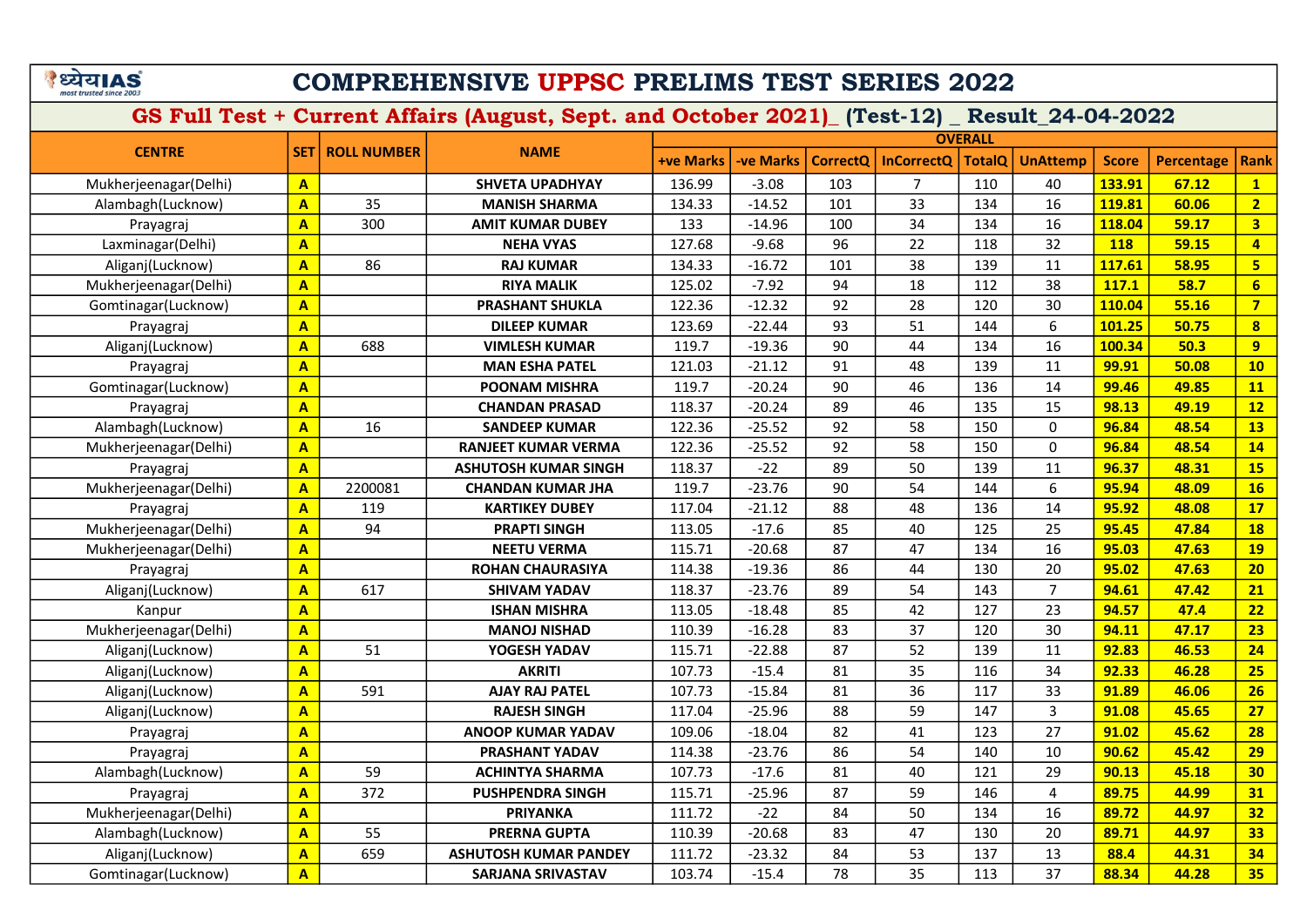# COMPREHENSIVE UPPSC PRELIMS TEST SERIES 2022

|                       |                         |                    |                            |                  |                  |                 |                       | <b>OVERALL</b> |                 |              |                   |      |
|-----------------------|-------------------------|--------------------|----------------------------|------------------|------------------|-----------------|-----------------------|----------------|-----------------|--------------|-------------------|------|
| <b>CENTRE</b>         | <b>SET</b>              | <b>ROLL NUMBER</b> | <b>NAME</b>                | <b>+ve Marks</b> | <b>-ve Marks</b> |                 | CorrectQ   InCorrectQ | <b>TotalQ</b>  | <b>UnAttemp</b> | <b>Score</b> | <b>Percentage</b> | Rank |
| Gorakhpur             | $\overline{A}$          |                    | <b>UTSAV MISHRA</b>        | 111.72           | $-23.76$         | 84              | 54                    | 138            | 12              | 87.96        | 44.09             | 36   |
| Aliganj(Lucknow)      | $\overline{\mathbf{A}}$ | 78                 | <b>R P YADAV</b>           | 110.39           | $-22.44$         | 83              | 51                    | 134            | 16              | 87.95        | 44.09             | 37   |
| Prayagraj             | $\mathbf{A}$            |                    | <b>DEEPAK SINGHANIA</b>    | 109.06           | $-21.12$         | 82              | 48                    | 130            | 20              | 87.94        | 44.08             | 38   |
| Mukherjeenagar(Delhi) | $\overline{\mathbf{A}}$ | 366                | <b>SHIVASHICHAUHAN</b>     | 106.4            | $-18.48$         | 80              | 42                    | 122            | 28              | 87.92        | 44.07             | 39   |
| Aliganj(Lucknow)      | $\overline{\mathsf{A}}$ | 22                 | <b>KUNAL</b>               | 109.06           | $-22$            | 82              | 50                    | 132            | 18              | 87.06        | 43.64             | 40   |
| Prayagraj             | $\overline{\mathsf{A}}$ |                    | <b>TARUNA</b>              | 107.73           | $-20.68$         | 81              | 47                    | 128            | 22              | 87.05        | 43.63             | 41   |
| Aliganj(Lucknow)      | $\mathbf{A}$            | 211                | <b>GARIMA SINGH</b>        | 106.4            | $-19.8$          | 80              | 45                    | 125            | 25              | 86.6         | 43.41             | 42   |
| Aliganj(Lucknow)      | $\overline{\mathbf{A}}$ |                    | <b>SHIROMANICHATURVEDI</b> | 107.73           | $-22$            | 81              | 50                    | 131            | 19              | 85.73        | 42.97             | 43   |
| Prayagraj             | $\overline{\mathbf{A}}$ |                    | <b>RAJ KUMAR</b>           | 109.06           | $-23.76$         | 82              | 54                    | 136            | 14              | 85.3         | 42.76             | 44   |
| Gorakhpur             | $\overline{\mathbf{A}}$ |                    | <b>AMIT KUMAR</b>          | 103.74           | $-18.48$         | 78              | 42                    | 120            | 30              | 85.26        | 42.74             | 45   |
| Gomtinagar(Lucknow)   | $\overline{\mathbf{A}}$ |                    | <b>ARVIND KUMAR VERMA</b>  | 103.74           | $-18.48$         | 78              | 42                    | 120            | 30              | 85.26        | 42.74             | 46   |
| Prayagraj             | $\overline{\mathsf{A}}$ | 95                 | <b>SHIVAM</b>              | 110.39           | $-25.52$         | 83              | 58                    | 141            | 9               | 84.87        | 42.54             | 47   |
| Gomtinagar(Lucknow)   | $\overline{\mathbf{A}}$ | 6                  | <b>ASHUTOSH UPADHYAY</b>   | 105.07           | $-20.68$         | 79              | 47                    | 126            | 24              | 84.39        | 42.3              | 48   |
| Aliganj(Lucknow)      | $\overline{\mathbf{A}}$ |                    | <b>AMITA VARSHNEY</b>      | 109.06           | $-25.08$         | 82              | 57                    | 139            | 11              | 83.98        | 42.1              | 49   |
| Aliganj(Lucknow)      | $\overline{\mathbf{A}}$ | 607                | <b>HARSHIT SHUKLA</b>      | 102.41           | $-18.48$         | 77              | 42                    | 119            | 31              | 83.93        | 42.07             | 50   |
| Mukherjeenagar(Delhi) | $\overline{A}$          | 78                 | <b>SANDEEP GANGWAR</b>     | 102.41           | $-18.48$         | 77              | 42                    | 119            | 31              | 83.93        | 42.07             | 51   |
| Gorakhpur             | $\overline{\mathbf{A}}$ |                    | <b>ANJALI GUPTA</b>        | 99.75            | $-15.84$         | 75              | 36                    | 111            | 39              | 83.91        | 42.06             | 52   |
| Prayagraj             | $\overline{A}$          | 309                | <b>POORNIMA</b>            | 109.06           | $-25.96$         | 82              | 59                    | 141            | 9               | 83.1         | 41.65             | 53   |
| Aliganj(Lucknow)      | $\overline{A}$          | 215                | <b>SANJEEV RAI</b>         | 103.74           | $-20.68$         | 78              | 47                    | 125            | 25              | 83.06        | 41.63             | 54   |
| Aliganj(Lucknow)      | $\overline{\mathsf{A}}$ | 718                | <b>SANJAY KUMAR</b>        | 101.08           | $-18.04$         | 76              | 41                    | 117            | 33              | 83.04        | 41.62             | 55   |
| Prayagraj             | $\overline{\mathbf{A}}$ |                    | <b>NIDHI SHUKLA</b>        | 107.73           | $-25.52$         | 81              | 58                    | 139            | 11              | 82.21        | 41.21             | 56   |
| Prayagraj             | $\overline{A}$          |                    | <b>SANJAY PAL</b>          | 107.73           | $-25.52$         | 81              | 58                    | 139            | 11              | 82.21        | 41.21             | 57   |
| Prayagraj             | $\overline{\mathbf{A}}$ |                    | <b>KRISHNA CHAND DUBEY</b> | 105.07           | $-22.88$         | 79              | 52                    | 131            | 19              | 82.19        | 41.2              | 58   |
| Aliganj(Lucknow)      | $\mathbf{A}$            | 1114               | <b>SHIPRA SINGH</b>        | 103.74           | $-22$            | 78              | 50                    | 128            | 22              | 81.74        | 40.97             | 59   |
| Mukherjeenagar(Delhi) | $\overline{\mathbf{A}}$ | 70                 | <b>SHUBHAM MISHRA</b>      | 102.41           | $-20.68$         | $\overline{77}$ | 47                    | 124            | 26              | 81.73        | 40.97             | 60   |
| Prayagraj             | $\overline{\mathsf{A}}$ |                    | <b>SHIVANI MISHRA</b>      | 101.08           | $-19.8$          | 76              | 45                    | 121            | 29              | 81.28        | 40.74             | 61   |
| Aliganj(Lucknow)      | $\overline{\mathsf{A}}$ |                    | <b>AAKASH PRIYEDARSHE</b>  | 101.08           | $-20.24$         | 76              | 46                    | 122            | 28              | 80.84        | 40.52             | 62   |
| Alambagh(Lucknow)     | $\overline{\mathsf{A}}$ | $\mathbf{1}$       | PRIYANSHU DIXIT            | 99.75            | $-18.92$         | 75              | 43                    | 118            | 32              | 80.83        | 40.52             | 63   |
| Mukherjeenagar(Delhi) | $\overline{A}$          | 152000             | <b>DHEERENDRA KUMAR</b>    | 107.73           | $-27.28$         | 81              | 62                    | 143            | $\overline{7}$  | 80.45        | 40.33             | 64   |
| Aliganj(Lucknow)      | $\overline{\mathsf{A}}$ |                    | <b>AMITA TRIPATHI</b>      | 103.74           | $-23.76$         | 78              | 54                    | 132            | 18              | 79.98        | 40.09             | 65   |
| Prayagraj             | $\overline{A}$          |                    | <b>ABHINAV PANDEY</b>      | 101.08           | $-21.56$         | 76              | 49                    | 125            | 25              | 79.52        | 39.86             | 66   |
| Prayagraj             | $\overline{\mathsf{A}}$ |                    | <b>SADAF AYUB</b>          | 102.41           | $-23.32$         | 77              | 53                    | 130            | 20              | 79.09        | 39.64             | 67   |
| Gomtinagar(Lucknow)   | $\overline{\mathsf{A}}$ |                    | POONAM YADAVV              | 98.42            | $-19.36$         | 74              | 44                    | 118            | 32              | 79.06        | 39.63             | 68   |
| Alambagh(Lucknow)     | $\overline{\mathsf{A}}$ | 23                 | <b>BALRAM RAO</b>          | 105.07           | $-26.4$          | 79              | 60                    | 139            | 11              | 78.67        | 39.43             | 69   |
| Prayagraj             | $\overline{\mathsf{A}}$ |                    | <b>PRADEEP SINGH</b>       | 103.74           | $-25.08$         | 78              | 57                    | 135            | 15              | 78.66        | 39.43             | 70   |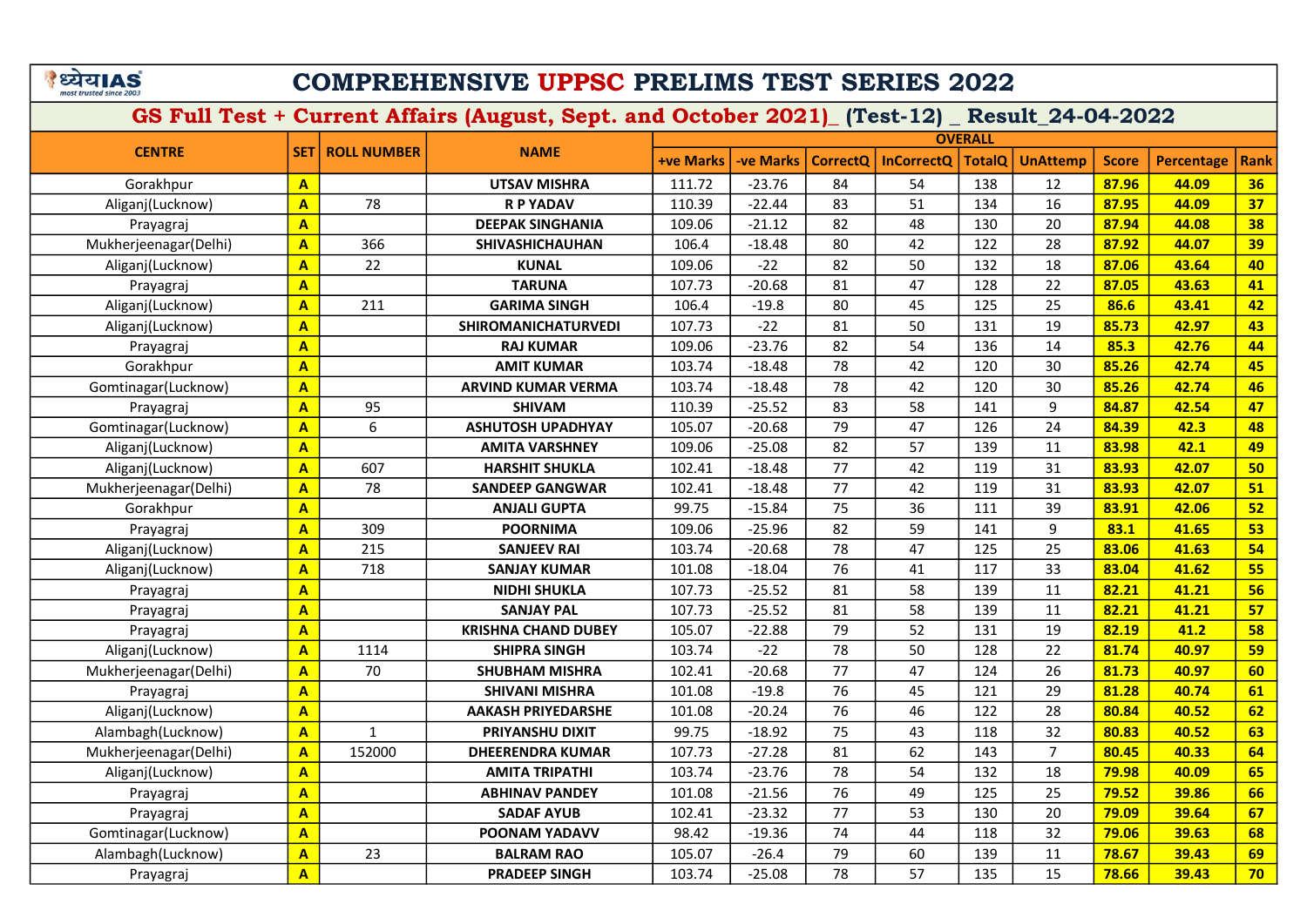### COMPREHENSIVE UPPSC PRELIMS TEST SERIES 2022

|                     |                         |                          |                              |                  |                 |                 |                   | <b>OVERALL</b> |                 |              |                   |             |
|---------------------|-------------------------|--------------------------|------------------------------|------------------|-----------------|-----------------|-------------------|----------------|-----------------|--------------|-------------------|-------------|
| <b>CENTRE</b>       |                         | <b>SET   ROLL NUMBER</b> | <b>NAME</b>                  | <b>+ve Marks</b> | <b>ve Marks</b> | <b>CorrectQ</b> | <b>InCorrectQ</b> | <b>TotalQ</b>  | <b>UnAttemp</b> | <b>Score</b> | <b>Percentage</b> | <b>Rank</b> |
| Noida               | $\mathbf{A}$            |                          | <b>TANUJ PRATAP MALL</b>     | 101.08           | $-22.44$        | 76              | 51                | 127            | 23              | 78.64        | 39.42             | 71          |
| Alambagh(Lucknow)   | $\mathbf{A}$            | 20                       | <b>AVINASH KUMAR</b>         | 95.76            | $-17.16$        | 72              | 39                | 111            | 39              | 78.6         | 39.4              | 72          |
| Aliganj(Lucknow)    | $\mathbf{A}$            |                          | <b>SATWIKSRIVASTAVA</b>      | 95.76            | $-17.16$        | 72              | 39                | 111            | 39              | 78.6         | 39.4              | 73          |
| Prayagraj           | $\overline{\mathbf{A}}$ |                          | <b>PRAGATI SINGH</b>         | 103.74           | $-25.52$        | 78              | 58                | 136            | 14              | 78.22        | 39.21             | 74          |
| Aliganj(Lucknow)    | $\overline{\mathbf{A}}$ | 67                       | <b>RISHABH JAIN</b>          | 98.42            | $-20.24$        | 74              | 46                | 120            | 30              | 78.18        | 39.19             | 75          |
| Gorakhpur           | $\overline{\mathsf{A}}$ |                          | <b>SHAHNAZ HASAN</b>         | 101.08           | $-23.32$        | 76              | 53                | 129            | 21              | 77.76        | 38.98             | 76          |
| Aliganj(Lucknow)    | $\overline{\mathbf{A}}$ | 404                      | <b>AMIT KUMAR TRIPATHI</b>   | 94.43            | $-16.72$        | 71              | 38                | 109            | 41              | 77.71        | 38.95             | 77          |
| Prayagraj           | $\mathbf{A}$            |                          | <b>SWATI YADAV</b>           | 91.77            | $-14.08$        | 69              | 32                | 101            | 49              | 77.69        | 38.94             | 78          |
| Aliganj(Lucknow)    | $\overline{\mathbf{A}}$ | 212                      | <b>ATUL SHARMA</b>           | 101.08           | $-23.76$        | 76              | 54                | 130            | 20              | 77.32        | 38.76             | 79          |
| Aliganj(Lucknow)    | $\mathbf{A}$            | 401                      | TARUN KUMAR YADA V           | 94.43            | $-17.6$         | 71              | 40                | 111            | 39              | 76.83        | 38.51             | 80          |
| Noida               | $\overline{\mathbf{A}}$ |                          | <b>GARIMA SINGH</b>          | 90.44            | $-13.64$        | 68              | 31                | 99             | 51              | 76.8         | 38.5              | 81          |
| Prayagraj           | $\overline{\mathbf{A}}$ |                          | PANJAJ KUMAR PAL             | 97.09            | $-20.68$        | 73              | 47                | 120            | 30              | 76.41        | 38.3              | 82          |
| Prayagraj           | $\overline{\mathbf{A}}$ |                          | <b>SANTOSH DWIVEDI</b>       | 97.09            | $-20.68$        | 73              | 47                | 120            | 30              | 76.41        | 38.3              | 83          |
| Prayagraj           | $\overline{A}$          |                          | <b>SUDHEER KUMAR</b>         | 103.74           | $-27.72$        | 78              | 63                | 141            | 9               | 76.02        | 38.11             | 84          |
| Prayagraj           | $\overline{A}$          |                          | <b>UPDESH SINGH</b>          | 93.1             | $-17.16$        | 70              | 39                | 109            | 41              | 75.94        | 38.07             | 85          |
| Gomtinagar(Lucknow) | $\overline{A}$          |                          | <b>ABHINAV</b>               | 99.75            | $-24.2$         | 75              | 55                | 130            | 20              | 75.55        | 37.87             | 86          |
| Gorakhpur           | $\overline{\mathbf{A}}$ |                          | <b>GIRADHARI CHAUHAN</b>     | 98.42            | $-22.88$        | 74              | 52                | 126            | 24              | 75.54        | 37.86             | 87          |
| Prayagraj           | $\overline{\mathbf{A}}$ |                          | <b>AKASH SINGH RATHAUR</b>   | 98.42            | $-22.88$        | 74              | 52                | 126            | 24              | 75.54        | 37.86             | 88          |
| Aliganj(Lucknow)    | $\overline{\mathbf{A}}$ | 136                      | <b>KARUNESH SINGH</b>        | 95.76            | $-20.24$        | 72              | 46                | 118            | 32              | 75.52        | 37.85             | 89          |
| Prayagraj           | $\mathbf{A}$            |                          | <b>BRIJESH KUMAR SHUKLA</b>  | 101.08           | $-25.96$        | 76              | 59                | 135            | 15              | 75.12        | 37.65             | 90          |
| Laxminagar(Delhi)   | $\overline{A}$          | 153                      | <b>SHALINI CHAUHAN</b>       | 94.43            | $-19.36$        | 71              | 44                | 115            | 35              | 75.07        | 37.63             | 91          |
| Gorakhpur           | $\overline{\mathbf{A}}$ |                          | <b>ASHISH KUMAR</b>          | 98.42            | $-23.76$        | 74              | 54                | 128            | 22              | 74.66        | 37.42             | 92          |
| Prayagraj           | $\mathbf{A}$            |                          | <b>DEEPANKAR MISHRA</b>      | 98.42            | $-23.76$        | 74              | 54                | 128            | 22              | 74.66        | 37.42             | 93          |
| Aliganj(Lucknow)    | $\overline{\mathbf{A}}$ | 728                      | <b>SANJEEV KUMAR</b>         | 94.43            | $-19.8$         | 71              | 45                | 116            | 34              | 74.63        | 37.41             | 94          |
| Aliganj(Lucknow)    | $\overline{\mathbf{A}}$ |                          | <b>KRISHNA KAUSHAL</b>       | 95.76            | $-21.56$        | 72              | 49                | 121            | 29              | 74.2         | 37.19             | 95          |
| Prayagraj           | $\overline{\mathbf{A}}$ | 84                       | <b>HARI SHANKAR YADAV</b>    | 90.44            | $-16.28$        | 68              | 37                | 105            | 45              | 74.16        | 37.17             | 96          |
| Alambagh(Lucknow)   | $\overline{\mathbf{A}}$ | 44                       | <b>ROHIT KUMAR CHAURASIA</b> | 97.09            | $-23.32$        | 73              | 53                | 126            | 24              | 73.77        | 36.98             | 97          |
| Alambagh(Lucknow)   | $\overline{\mathbf{A}}$ | 37                       | <b>HIRDESH KUMAR</b>         | 91.77            | $-18.04$        | 69              | 41                | 110            | 40              | 73.73        | 36.96             | 98          |
| Aliganj(Lucknow)    | $\mathbf{A}$            |                          | <b>SHUBHAM TIWARI</b>        | 101.08           | $-27.72$        | 76              | 63                | 139            | 11              | 73.36        | 36.77             | 99          |
| Aliganj(Lucknow)    | $\overline{\mathbf{A}}$ | 714                      | <b>RAJ KUMAR SINGH</b>       | 99.75            | $-26.4$         | 75              | 60                | 135            | 15              | 73.35        | 36.77             | <b>100</b>  |
| Aliganj(Lucknow)    | $\mathbf{A}$            |                          | <b>SIDDHARTH</b>             | 98.42            | $-25.08$        | 74              | 57                | 131            | 19              | 73.34        | 36.76             | <b>101</b>  |
| Aliganj(Lucknow)    | $\overline{\mathbf{A}}$ | 220009                   | <b>VIJAYKUMAR</b>            | 93.1             | $-20.24$        | 70              | 46                | 116            | 34              | 72.86        | 36.52             | <b>102</b>  |
| Alambagh(Lucknow)   | $\mathbf{A}$            | 29                       | <b>SHIVAM YADAV</b>          | 90.44            | $-17.6$         | 68              | 40                | 108            | 42              | 72.84        | 36.51             | <b>103</b>  |
| Aliganj(Lucknow)    | $\mathbf{A}$            |                          | <b>RAJKUMAR YADAV</b>        | 101.08           | $-28.6$         | 76              | 65                | 141            | 9               | 72.48        | 36.33             | 104         |
| Aliganj(Lucknow)    | $\overline{\mathsf{A}}$ | 50                       | <b>PRIYANKA VERMA</b>        | 99.75            | $-27.28$        | 75              | 62                | 137            | 13              | 72.47        | 36.33             | <b>105</b>  |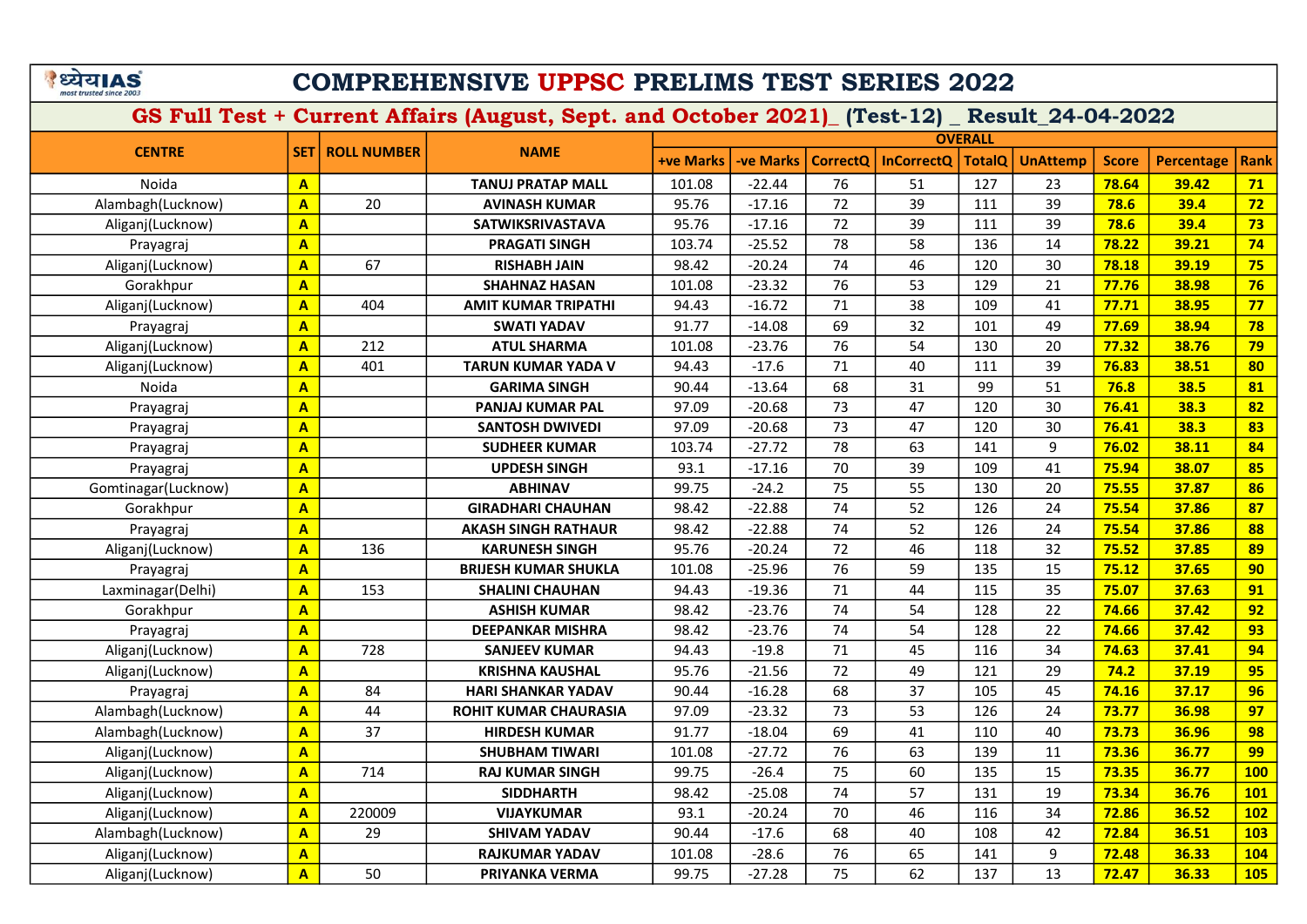# COMPREHENSIVE UPPSC PRELIMS TEST SERIES 2022

|                       |                         |                    |                             |                  |                 |                 |                   | <b>OVERALL</b> |                 |              |                   |             |
|-----------------------|-------------------------|--------------------|-----------------------------|------------------|-----------------|-----------------|-------------------|----------------|-----------------|--------------|-------------------|-------------|
| <b>CENTRE</b>         | <b>SET1</b>             | <b>ROLL NUMBER</b> | <b>NAME</b>                 | <b>+ve Marks</b> | <b>ve Marks</b> | <b>CorrectQ</b> | <b>InCorrectQ</b> | <b>TotalQ</b>  | <b>UnAttemp</b> | <b>Score</b> | <b>Percentage</b> | <b>Rank</b> |
| Aliganj(Lucknow)      | $\mathbf{A}$            |                    | <b>ABHISHEK KUMAR</b>       | 81.13            | $-8.8$          | 61              | 20                | 81             | 69              | 72.33        | 36.26             | <b>106</b>  |
| Kanpur                | $\overline{\mathbf{A}}$ |                    | <b>BARKHA SAHU</b>          | 85.12            | $-13.2$         | 64              | 30                | 94             | 56              | 71.92        | 36.05             | 107         |
| Gomtinagar(Lucknow)   | $\overline{\mathbf{A}}$ |                    | <b>AMAN GUPTA</b>           | 90.44            | $-19.36$        | 68              | 44                | 112            | 38              | 71.08        | 35.63             | <b>108</b>  |
| Prayagraj             | $\mathbf{A}$            |                    | <b>DINESH KUMAR</b>         | 102.41           | $-31.68$        | 77              | 72                | 149            | $\mathbf{1}$    | 70.73        | 35.45             | <b>109</b>  |
| Alambagh(Lucknow)     | $\mathbf{A}$            | 54                 | <b>VISHAL LAL</b>           | 95.76            | $-25.96$        | 72              | 59                | 131            | 19              | 69.8         | 34.99             | <b>110</b>  |
| Prayagraj             | $\overline{A}$          | 2221349            | <b>SHUBHAM MAURYA</b>       | 95.76            | $-25.96$        | 72              | 59                | 131            | 19              | 69.8         | 34.99             | 111         |
| Gorakhpur             | $\mathbf{A}$            |                    | <b>DIGVIJAY KUMAR</b>       | 94.43            | $-24.64$        | 71              | 56                | 127            | 23              | 69.79        | 34.98             | 112         |
| Alambagh(Lucknow)     | $\mathbf{A}$            | 40                 | <b>MANISH MOHAN</b>         | 90.44            | $-20.68$        | 68              | 47                | 115            | 35              | 69.76        | 34.97             | 113         |
| Aliganj(Lucknow)      | $\mathbf{A}$            |                    | <b>VISHAL SINGH</b>         | 90.44            | $-20.68$        | 68              | 47                | 115            | 35              | 69.76        | 34.97             | 114         |
| Prayagraj             | $\overline{\mathbf{A}}$ |                    | <b>ADARSH AVINASH</b>       | 98.42            | $-29.04$        | 74              | 66                | 140            | 10              | 69.38        | 34.78             | <b>115</b>  |
| Gomtinagar(Lucknow)   | $\mathbf{A}$            |                    | <b>GAURAV</b>               | 94.43            | $-25.08$        | 71              | 57                | 128            | 22              | 69.35        | 34.76             | <b>116</b>  |
| Alambagh(Lucknow)     | $\overline{\mathbf{A}}$ | 45                 | <b>RAHUL CHAURASIA</b>      | 93.1             | $-23.76$        | 70              | 54                | 124            | 26              | 69.34        | 34.76             | 117         |
| Mukherjeenagar(Delhi) | $\mathbf{A}$            |                    | <b>UDAY PRATAP SINGH</b>    | 98.42            | $-29.48$        | 74              | 67                | 141            | 9               | 68.94        | 34.56             | <b>118</b>  |
| Kanpur                | $\mathbf{A}$            |                    | <b>PRADEEP SINGH</b>        | 91.77            | $-22.88$        | 69              | 52                | 121            | 29              | 68.89        | 34.53             | <b>119</b>  |
| Gomtinagar(Lucknow)   | $\mathbf{A}$            |                    | <b>RAJ VARDHAN SINGH</b>    | 90.44            | $-21.56$        | 68              | 49                | 117            | 33              | 68.88        | 34.53             | <b>120</b>  |
| Mukherjeenagar(Delhi) | $\overline{\mathbf{A}}$ | 46                 | <b>VIPIN KUMAR</b>          | 97.09            | $-28.6$         | 73              | 65                | 138            | 12              | 68.49        | 34.33             | 121         |
| Prayagraj             | $\mathbf{A}$            |                    | <b>PRERANA PANDEY</b>       | 93.1             | $-24.64$        | 70              | 56                | 126            | 24              | 68.46        | 34.32             | <b>122</b>  |
| Gomtinagar(Lucknow)   | $\overline{\mathbf{A}}$ |                    | <b>SAURAV</b>               | 91.77            | $-23.32$        | 69              | 53                | 122            | 28              | 68.45        | 34.31             | <b>123</b>  |
| Noida                 | $\overline{\mathbf{A}}$ |                    | <b>DHARMA RAJ CHAUHAN</b>   | 90.44            | $-22$           | 68              | 50                | 118            | 32              | 68.44        | 34.31             | 124         |
| Prayagraj             | $\overline{\mathbf{A}}$ |                    | <b>PRADEEP KUMAR</b>        | 89.11            | $-20.68$        | 67              | 47                | 114            | 36              | 68.43        | 34.3              | <b>125</b>  |
| Mukherjeenagar(Delhi) | $\overline{A}$          | 395                | <b>AMANAT ZEHRA</b>         | 81.13            | $-12.76$        | 61              | 29                | 90             | 60              | 68.37        | 34.27             | <b>126</b>  |
| Aliganj(Lucknow)      | $\overline{A}$          | 604                | <b>MOHIT SINGH</b>          | 94.43            | $-26.4$         | 71              | 60                | 131            | 19              | 68.03        | 34.1              | <b>127</b>  |
| Gomtinagar(Lucknow)   | $\mathbf{A}$            |                    | <b>RACHANA</b>              | 93.1             | $-25.08$        | 70              | 57                | 127            | 23              | 68.02        | 34.1              | <b>128</b>  |
| Gomtinagar(Lucknow)   | $\mathbf{A}$            |                    | <b>DINESH SINGH</b>         | 93.1             | $-25.08$        | 70              | 57                | 127            | 23              | 68.02        | 34.1              | <b>129</b>  |
| Prayagraj             | $\overline{\mathbf{A}}$ | 49                 | PRIYA MADDHESHIYA           | 98.42            | $-30.8$         | 74              | 70                | 144            | 6               | 67.62        | 33.89             | <b>130</b>  |
| Aliganj(Lucknow)      | $\overline{\mathbf{A}}$ | 150                | <b>NAZREEN</b>              | 94.43            | $-26.84$        | 71              | 61                | 132            | 18              | 67.59        | 33.88             | 131         |
| Gomtinagar(Lucknow)   | $\mathbf{A}$            |                    | <b>MOHAN DAS</b>            | 87.78            | $-20.24$        | 66              | 46                | 112            | 38              | 67.54        | 33.85             | <b>132</b>  |
| Prayagraj             | $\overline{\mathbf{A}}$ |                    | <b>UMAKANT PATEL</b>        | 85.12            | $-17.6$         | 64              | 40                | 104            | 46              | 67.52        | 33.84             | 133         |
| Aliganj(Lucknow)      | $\overline{\mathbf{A}}$ | 590                | <b>RAJ KUMAR</b>            | 97.09            | $-29.92$        | 73              | 68                | 141            | 9               | 67.17        | 33.67             | 134         |
| Sultanpur             | $\overline{A}$          |                    | <b>SUBHADRA SHRESHTH</b>    | 95.76            | $-28.6$         | 72              | 65                | 137            | 13              | 67.16        | 33.66             | 135         |
| Mukherjeenagar(Delhi) | $\overline{\mathbf{A}}$ |                    | <b>CHANDRASHEKHAR SINGH</b> | 94.43            | $-27.28$        | 71              | 62                | 133            | 17              | 67.15        | 33.66             | <b>136</b>  |
| Kanpur                | $\overline{\mathbf{A}}$ |                    | <b>KULDEEP YADAV</b>        | 91.77            | $-24.64$        | 69              | 56                | 125            | 25              | 67.13        | 33.65             | <b>137</b>  |
| Gomtinagar(Lucknow)   | $\mathbf{A}$            |                    | <b>ANUGRAH</b>              | 85.12            | $-18.04$        | 64              | 41                | 105            | 45              | 67.08        | 33.62             | <b>138</b>  |
| Gorakhpur             | $\overline{\mathsf{A}}$ |                    | <b>ADARSH VISHWAKARMA</b>   | 91.77            | $-25.08$        | 69              | 57                | 126            | 24              | 66.69        | 33.43             | <b>139</b>  |
| Aliganj(Lucknow)      | $\overline{\mathbf{A}}$ | 610                | <b>RATNESH KUMAR</b>        | 86.45            | $-19.8$         | 65              | 45                | 110            | 40              | 66.65        | 33.41             | 140         |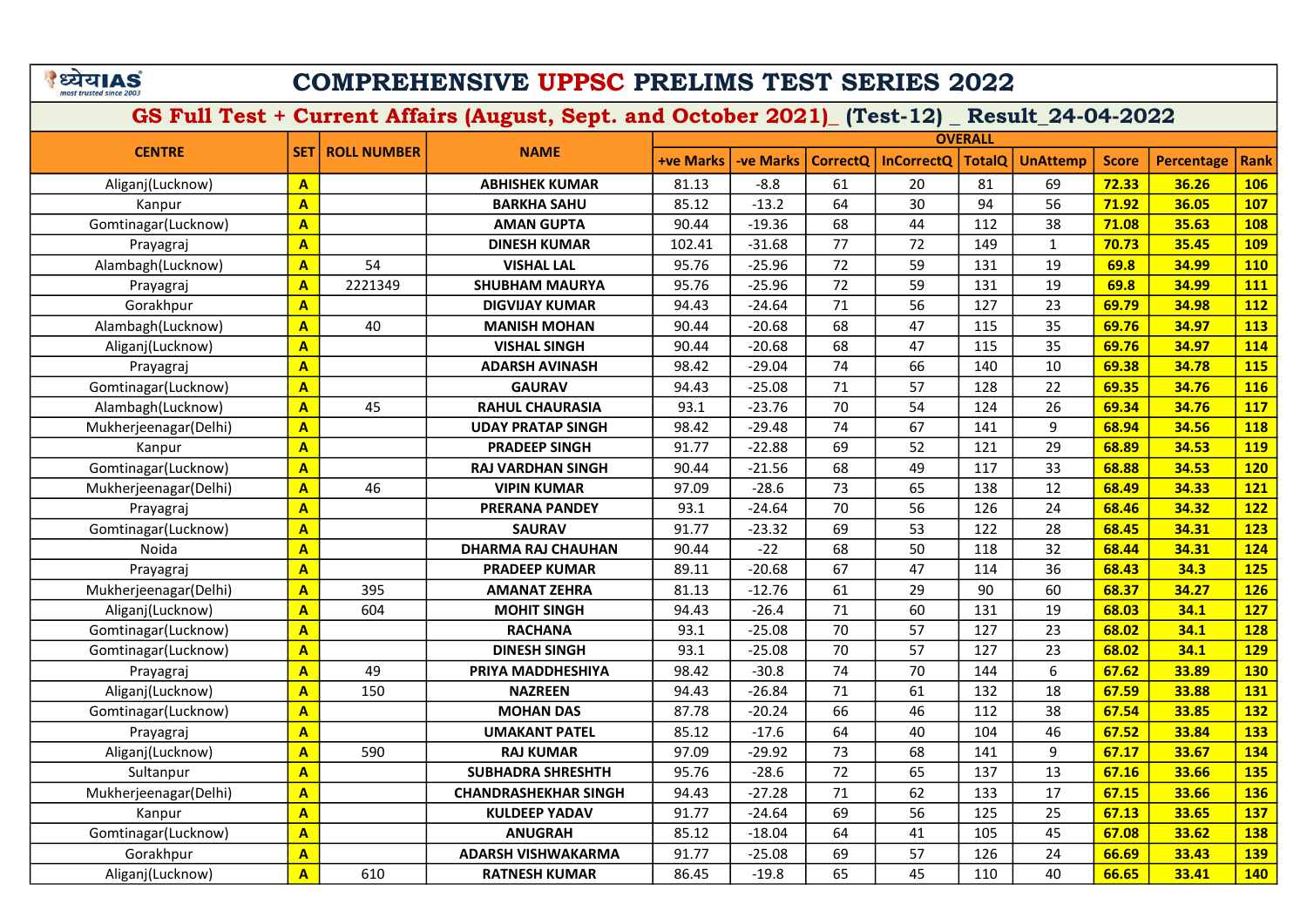# COMPREHENSIVE UPPSC PRELIMS TEST SERIES 2022

|                       |                         |                    |                           |                  |                  |                 |                   | <b>OVERALL</b> |                 |              |                   |             |
|-----------------------|-------------------------|--------------------|---------------------------|------------------|------------------|-----------------|-------------------|----------------|-----------------|--------------|-------------------|-------------|
| <b>CENTRE</b>         | <b>SET</b>              | <b>ROLL NUMBER</b> | <b>NAME</b>               | <b>+ve Marks</b> | <b>-ve Marks</b> | <b>CorrectQ</b> | <b>InCorrectQ</b> | <b>TotalQ</b>  | <b>UnAttemp</b> | <b>Score</b> | <b>Percentage</b> | <b>Rank</b> |
| Alambagh(Lucknow)     | $\mathbf{A}$            | 27                 | <b>JUHI SINHA</b>         | 97.09            | $-30.8$          | 73              | 70                | 143            | $\overline{7}$  | 66.29        | 33.23             | 141         |
| Mukherjeenagar(Delhi) | $\mathbf{A}$            |                    | <b>INDU SAROJ</b>         | 87.78            | $-21.56$         | 66              | 49                | 115            | 35              | 66.22        | 33.19             | 142         |
| Mukherjeenagar(Delhi) | $\mathbf{A}$            | 391                | <b>PARUL</b>              | 89.11            | $-23.32$         | 67              | 53                | 120            | 30              | 65.79        | 32.98             | 143         |
| Gomtinagar(Lucknow)   | $\mathbf{A}$            |                    | <b>SANJAY KUMAR</b>       | 78.47            | $-12.76$         | 59              | 29                | 88             | 62              | 65.71        | 32.94             | 144         |
| Prayagraj             | $\overline{\mathbf{A}}$ |                    | <b>SANDEEP PANDEY</b>     | 97.09            | $-31.68$         | 73              | 72                | 145            | 5               | 65.41        | 32.79             | 145         |
| Prayagraj             | $\mathbf{A}$            |                    | <b>VARUN TIWARI</b>       | 91.77            | $-26.4$          | 69              | 60                | 129            | 21              | 65.37        | 32.77             | 146         |
| Prayagraj             | $\mathbf{A}$            | 365                | <b>JYOTSNA SINGH</b>      | 91.77            | $-26.4$          | 69              | 60                | 129            | 21              | 65.37        | 32.77             | 147         |
| Aliganj(Lucknow)      | $\mathbf{A}$            | 732                | <b>REHANA P SIDDIQUIE</b> | 90.44            | $-25.08$         | 68              | 57                | 125            | 25              | 65.36        | 32.76             | 148         |
| Gomtinagar(Lucknow)   | $\overline{\mathbf{A}}$ |                    | <b>ROHIT YADAV</b>        | 86.45            | $-21.12$         | 65              | 48                | 113            | 37              | 65.33        | 32.75             | 149         |
| Aliganj(Lucknow)      | $\mathbf{A}$            |                    | <b>ABHIMANYU SHUKLA</b>   | 87.78            | $-22.88$         | 66              | 52                | 118            | 32              | 64.9         | 32.53             | <b>150</b>  |
| Aliganj(Lucknow)      | $\overline{A}$          | 112                | <b>GOPAL PANDEY</b>       | 83.79            | $-18.92$         | 63              | 43                | 106            | 44              | 64.87        | 32.52             | 151         |
| Aliganj(Lucknow)      | $\overline{\mathbf{A}}$ |                    | <b>ALKA VERMA</b>         | 89.11            | $-24.64$         | 67              | 56                | 123            | 27              | 64.47        | 32.32             | 152         |
| Mukherjeenagar(Delhi) | $\overline{\mathbf{A}}$ | 69                 | <b>RAGHURAJ</b>           | 89.11            | $-25.08$         | 67              | 57                | 124            | 26              | 64.03        | 32.1              | <b>153</b>  |
| Prayagraj             | $\mathbf{A}$            |                    | <b>MANISH MAURYA</b>      | 83.79            | $-19.8$          | 63              | 45                | 108            | 42              | 63.99        | 32.08             | 154         |
| Aliganj(Lucknow)      | $\overline{\mathbf{A}}$ |                    | <b>RAHULSINGH</b>         | 79.8             | $-15.84$         | 60              | 36                | 96             | 54              | 63.96        | 32.06             | <b>155</b>  |
| Aliganj(Lucknow)      | $\mathbf{A}$            |                    | <b>PRATEET SINGH</b>      | 91.77            | $-28.16$         | 69              | 64                | 133            | 17              | 63.61        | 31.88             | <b>156</b>  |
| Alambagh(Lucknow)     | $\overline{A}$          | 36                 | <b>RUCHI SINGH</b>        | 90.44            | $-26.84$         | 68              | 61                | 129            | 21              | 63.6         | 31.88             | <b>157</b>  |
| Gomtinagar(Lucknow)   | $\mathbf{A}$            |                    | <b>ABHINAV UPADHYAY</b>   | 83.79            | $-20.24$         | 63              | 46                | 109            | 41              | 63.55        | 31.85             | <b>158</b>  |
| Prayagraj             | $\mathbf{A}$            | 355                | <b>VIBHA YADAV</b>        | 89.11            | $-25.96$         | 67              | 59                | 126            | 24              | 63.15        | 31.65             | <b>159</b>  |
| Prayagraj             | $\overline{A}$          | 294                | <b>PRAVESH KUMAR</b>      | 87.78            | $-24.64$         | 66              | 56                | 122            | 28              | 63.14        | 31.65             | <b>160</b>  |
| Sultanpur             | $\mathbf{A}$            | 207                | <b>SAKSHI GUPTA</b>       | 87.78            | $-24.64$         | 66              | 56                | 122            | 28              | 63.14        | 31.65             | <b>161</b>  |
| Prayagraj             | $\overline{\mathbf{A}}$ |                    | PRAVEEN KUMAR MAURYA      | 86.45            | $-23.32$         | 65              | 53                | 118            | 32              | 63.13        | 31.64             | 162         |
| Gomtinagar(Lucknow)   | $\mathbf{A}$            |                    | <b>ASHISH KHARWAR</b>     | 85.12            | $-22$            | 64              | 50                | 114            | 36              | 63.12        | 31.64             | 163         |
| Sultanpur             | $\overline{\mathbf{A}}$ |                    | <b>AASTHA YADAV</b>       | 75.81            | $-12.76$         | 57              | 29                | 86             | 64              | 63.05        | 31.6              | 164         |
| Prayagraj             | $\overline{\mathbf{A}}$ |                    | <b>ABHAY</b>              | 93.1             | $-30.36$         | 70              | 69                | 139            | 11              | 62.74        | 31.45             | <b>165</b>  |
| Varansi               | $\overline{\mathbf{A}}$ | $\overline{7}$     | <b>AMIT KUMAR</b>         | 77.14            | $-14.96$         | 58              | 34                | 92             | 58              | 62.18        | 31.17             | 166         |
| Prayagraj             | $\mathbf{A}$            | 125                | <b>JITENDRA BHAGWAT</b>   | 87.78            | $-25.96$         | 66              | 59                | 125            | 25              | 61.82        | 30.99             | <b>167</b>  |
| Aliganj(Lucknow)      | $\overline{A}$          | 54                 | <b>FAHMEEN KHAN</b>       | 85.12            | $-23.32$         | 64              | 53                | 117            | 33              | 61.8         | 30.98             | <b>168</b>  |
| Prayagraj             | $\overline{\mathbf{A}}$ |                    | <b>AVANEESH KUMAR</b>     | 89.11            | $-27.72$         | 67              | 63                | 130            | 20              | 61.39        | 30.77             | <b>169</b>  |
| Sultanpur             | $\mathbf{A}$            |                    | <b>PANKAJ DWIVEDI</b>     | 82.46            | $-21.12$         | 62              | 48                | 110            | 40              | 61.34        | 30.75             | <b>170</b>  |
| Alambagh(Lucknow)     | $\overline{\mathbf{A}}$ | 22                 | <b>SUNAINA KUMARI</b>     | 78.47            | $-17.16$         | 59              | 39                | 98             | 52              | 61.31        | 30.73             | 171         |
| Aliganj(Lucknow)      | $\mathbf{A}$            |                    | <b>MONICA MISHRA</b>      | 75.81            | $-14.52$         | 57              | 33                | 90             | 60              | 61.29        | 30.72             | 172         |
| Aliganj(Lucknow)      | $\overline{\mathbf{A}}$ |                    | <b>SONIYA YADAV</b>       | 91.77            | $-30.8$          | 69              | 70                | 139            | 11              | 60.97        | 30.56             | 173         |
| Mukherjeenagar(Delhi) | $\overline{\mathbf{A}}$ | 71                 | <b>SHIVA SHARMA</b>       | 87.78            | $-27.28$         | 66              | 62                | 128            | 22              | 60.5         | 30.33             | 174         |
| Sultanpur             | $\overline{\mathbf{A}}$ | 343                | <b>SHASHANK</b>           | 87.78            | $-27.28$         | 66              | 62                | 128            | 22              | 60.5         | 30.33             | 175         |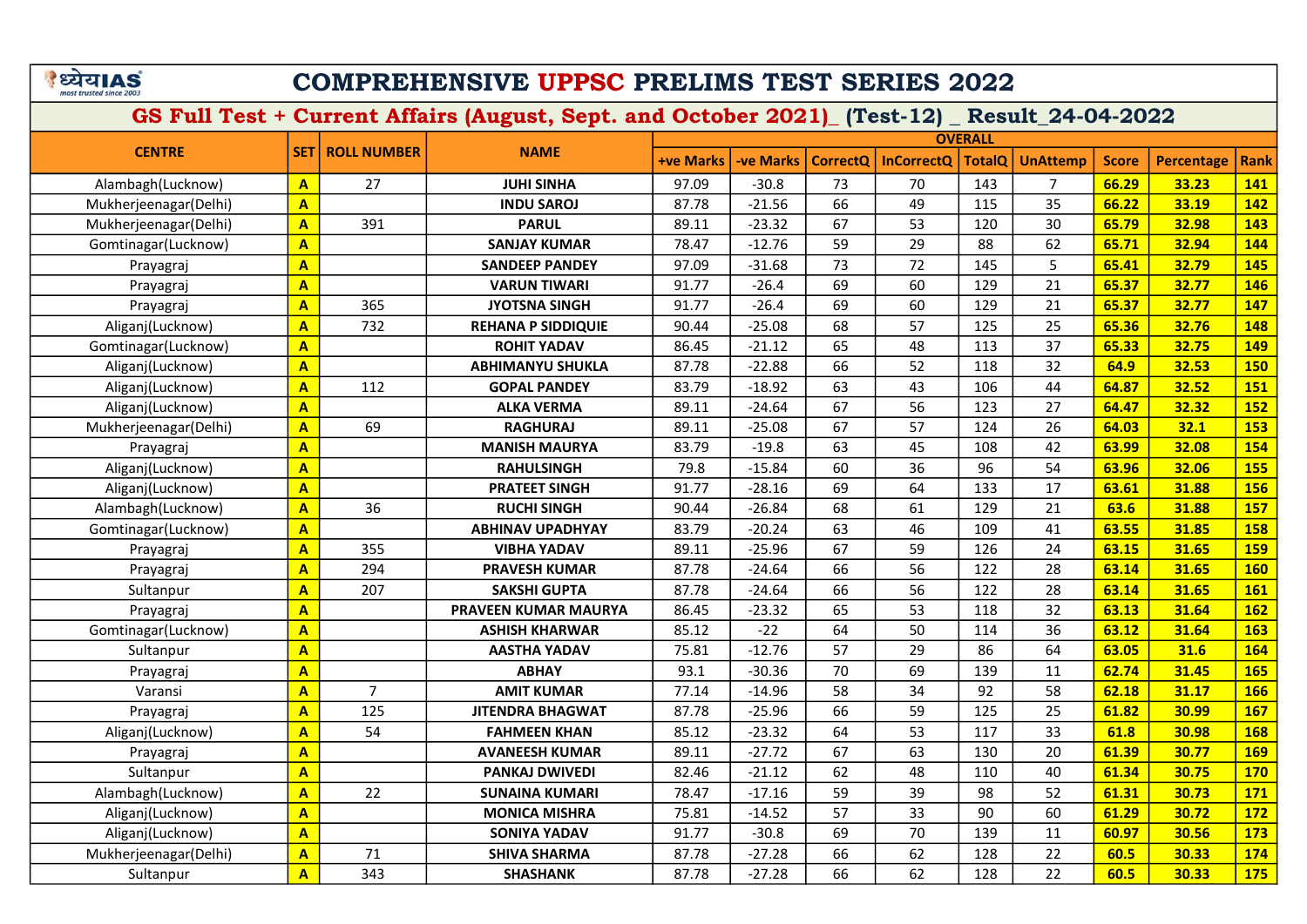### COMPREHENSIVE UPPSC PRELIMS TEST SERIES 2022

|                       |                         |                    |                              |                  |                  |                 |                   | <b>OVERALL</b> |                 |              |                   |             |
|-----------------------|-------------------------|--------------------|------------------------------|------------------|------------------|-----------------|-------------------|----------------|-----------------|--------------|-------------------|-------------|
| <b>CENTRE</b>         | <b>SET</b>              | <b>ROLL NUMBER</b> | <b>NAME</b>                  | <b>+ve Marks</b> | <b>-ve Marks</b> | <b>CorrectQ</b> | <b>InCorrectQ</b> | <b>TotalQ</b>  | <b>UnAttemp</b> | <b>Score</b> | <b>Percentage</b> | <b>Rank</b> |
| Prayagraj             | $\mathbf{A}$            |                    | <b>SAKSHI YADAV</b>          | 86.45            | $-25.96$         | 65              | 59                | 124            | 26              | 60.49        | 30.32             | <b>176</b>  |
| Prayagraj             | $\mathbf{A}$            | 76                 | PRIYANSHU YADAV              | 83.79            | $-23.32$         | 63              | 53                | 116            | 34              | 60.47        | 30.31             | <b>177</b>  |
| Aliganj(Lucknow)      | $\overline{A}$          |                    | ANJANI SHANKAR TIWARI        | 82.46            | $-22$            | 62              | 50                | 112            | 38              | 60.46        | 30.31             | <b>178</b>  |
| Gomtinagar(Lucknow)   | $\overline{\mathbf{A}}$ |                    | PRATIBHA TRIPATHI            | 82.46            | $-22$            | 62              | 50                | 112            | 38              | 60.46        | 30.31             | <b>179</b>  |
| Alambagh(Lucknow)     | $\overline{A}$          | 3                  | <b>DHARMENDRA KASHYAP</b>    | 87.78            | $-27.72$         | 66              | 63                | 129            | 21              | 60.06        | 30.11             | <b>180</b>  |
| Alambagh(Lucknow)     | $\overline{A}$          | 13                 | SAURABH UPADHYAY             | 87.78            | $-27.72$         | 66              | 63                | 129            | 21              | 60.06        | 30.11             | 181         |
| Aliganj(Lucknow)      | $\overline{A}$          | 48                 | KRISHNA MOHAN YADAV          | 87.78            | $-27.72$         | 66              | 63                | 129            | 21              | 60.06        | 30.11             | <b>182</b>  |
| Gomtinagar(Lucknow)   | $\overline{A}$          |                    | <b>AKANKSHA</b>              | 87.78            | $-27.72$         | 66              | 63                | 129            | 21              | 60.06        | 30.11             | 183         |
| Prayagraj             | $\overline{\mathbf{A}}$ |                    | <b>ARUN KUMAR YADAV</b>      | 78.47            | $-18.48$         | 59              | 42                | 101            | 49              | 59.99        | 30.07             | 184         |
| Prayagraj             | $\overline{A}$          |                    | <b>SHWETA</b>                | 87.78            | $-28.16$         | 66              | 64                | 130            | 20              | 59.62        | 29.88             | <b>185</b>  |
| Mukherjeenagar(Delhi) | $\overline{\mathbf{A}}$ |                    | <b>AMRENDRA</b>              | 87.78            | $-28.6$          | 66              | 65                | 131            | 19              | 59.18        | 29.66             | <b>186</b>  |
| Prayagraj             | $\overline{A}$          | 105                | <b>ASHUTOSH KUMAR</b>        | 85.12            | $-25.96$         | 64              | 59                | 123            | 27              | 59.16        | 29.65             | <b>187</b>  |
| Prayagraj             | $\overline{A}$          |                    | <b>SANT RAM SHAH</b>         | 85.12            | $-25.96$         | 64              | 59                | 123            | 27              | 59.16        | 29.65             | 188         |
| Alambagh(Lucknow)     | $\overline{\mathbf{A}}$ | 26                 | <b>MEHWISH</b>               | 79.8             | $-20.68$         | 60              | 47                | 107            | 43              | 59.12        | 29.63             | <b>189</b>  |
| Aliganj(Lucknow)      | $\overline{A}$          |                    | <b>VIVEK KUMAR SINGH</b>     | 77.14            | $-18.04$         | 58              | 41                | 99             | 51              | 59.1         | 29.62             | <b>190</b>  |
| Aliganj(Lucknow)      | $\mathbf{A}$            |                    | <b>ANAMIKA SINGH</b>         | 85.12            | $-26.4$          | 64              | 60                | 124            | 26              | 58.72        | 29.43             | <b>191</b>  |
| Prayagraj             | $\overline{A}$          | 57                 | <b>SHIPRA SRIVASTAVA</b>     | 81.13            | $-22.44$         | 61              | 51                | 112            | 38              | 58.69        | 29.42             | <b>192</b>  |
| Prayagraj             | $\overline{A}$          |                    | <b>VIKASH KUMAR SINGH</b>    | 75.81            | $-17.16$         | 57              | 39                | 96             | 54              | 58.65        | 29.4              | <b>193</b>  |
| Aliganj(Lucknow)      | $\mathbf{A}$            |                    | <b>OMKAR TIWARI</b>          | 81.13            | $-22.88$         | 61              | 52                | 113            | 37              | 58.25        | 29.2              | <b>194</b>  |
| Aliganj(Lucknow)      | $\overline{\mathbf{A}}$ | 194                | <b>ROHIT VERMA</b>           | 78.47            | $-20.68$         | 59              | 47                | 106            | 44              | 57.79        | 28.97             | 195         |
| Sultanpur             | $\overline{\mathbf{A}}$ | 325                | <b>SARASWAT UPADHYAY</b>     | 77.14            | $-19.36$         | 58              | 44                | 102            | 48              | 57.78        | 28.96             | <b>196</b>  |
| Gomtinagar(Lucknow)   | $\overline{A}$          |                    | <b>GYANENDRA KUMAR SINGH</b> | 75.81            | $-18.04$         | 57              | 41                | 98             | 52              | 57.77        | 28.96             | <b>197</b>  |
| Prayagraj             | $\overline{\mathbf{A}}$ |                    | <b>GAURAV SINGH</b>          | 87.78            | $-30.36$         | 66              | 69                | 135            | 15              | 57.42        | 28.78             | <b>198</b>  |
| Aliganj(Lucknow)      | $\overline{A}$          | 669                | <b>SHAURYA PRATAP</b>        | 86.45            | $-29.04$         | 65              | 66                | 131            | 19              | 57.41        | 28.78             | <b>199</b>  |
| Mukherjeenagar(Delhi) | $\overline{\mathbf{A}}$ |                    | <b>MANOJ KUMAR</b>           | 86.45            | $-29.04$         | 65              | 66                | 131            | 19              | 57.41        | 28.78             | 200         |
| Aliganj(Lucknow)      | $\overline{\mathbf{A}}$ |                    | <b>ANAMIKA</b>               | 79.8             | $-22.44$         | 60              | 51                | 111            | 39              | 57.36        | 28.75             | 201         |
| Prayagraj             | $\overline{\mathbf{A}}$ |                    | <b>JAYA SINGH</b>            | 78.47            | $-21.56$         | 59              | 49                | 108            | 42              | 56.91        | 28.53             | 202         |
| Aliganj(Lucknow)      | $\overline{\mathbf{A}}$ | 696                | <b>PRATIKSHA PANDEY</b>      | 75.81            | $-18.92$         | 57              | 43                | 100            | 50              | 56.89        | 28.52             | 203         |
| Prayagraj             | $\overline{\mathbf{A}}$ |                    | <b>SHAILESH KUMAR</b>        | 91.77            | $-35.2$          | 69              | 80                | 149            | $\mathbf{1}$    | 56.57        | 28.36             | 204         |
| Aliganj(Lucknow)      | $\overline{\mathbf{A}}$ |                    | <b>KHUSHBU</b>               | 83.79            | $-27.28$         | 63              | 62                | 125            | 25              | 56.51        | 28.33             | 205         |
| Alambagh(Lucknow)     | $\overline{\mathbf{A}}$ | 28                 | <b>DEEPAK SAXENA</b>         | 81.13            | $-24.64$         | 61              | 56                | 117            | 33              | 56.49        | 28.32             | 206         |
| Kanpur                | $\mathbf{A}$            |                    | <b>ASHISH SHARMA</b>         | 90.44            | $-34.32$         | 68              | 78                | 146            | 4               | 56.12        | 28.13             | 207         |
| Aliganj(Lucknow)      | $\overline{\mathbf{A}}$ |                    | <b>ANI SRIVASTAVA</b>        | 86.45            | $-30.36$         | 65              | 69                | 134            | 16              | 56.09        | 28.12             | 208         |
| Aliganj(Lucknow)      | $\overline{\mathbf{A}}$ | 96                 | <b>MONIKA AWASTHI</b>        | 69.16            | $-13.2$          | 52              | 30                | 82             | 68              | 55.96        | 28.05             | 209         |
| Prayagraj             | $\overline{\mathbf{A}}$ |                    | <b>ALKESH SONKER</b>         | 65.17            | $-9.24$          | 49              | 21                | 70             | 80              | 55.93        | 28.04             | 210         |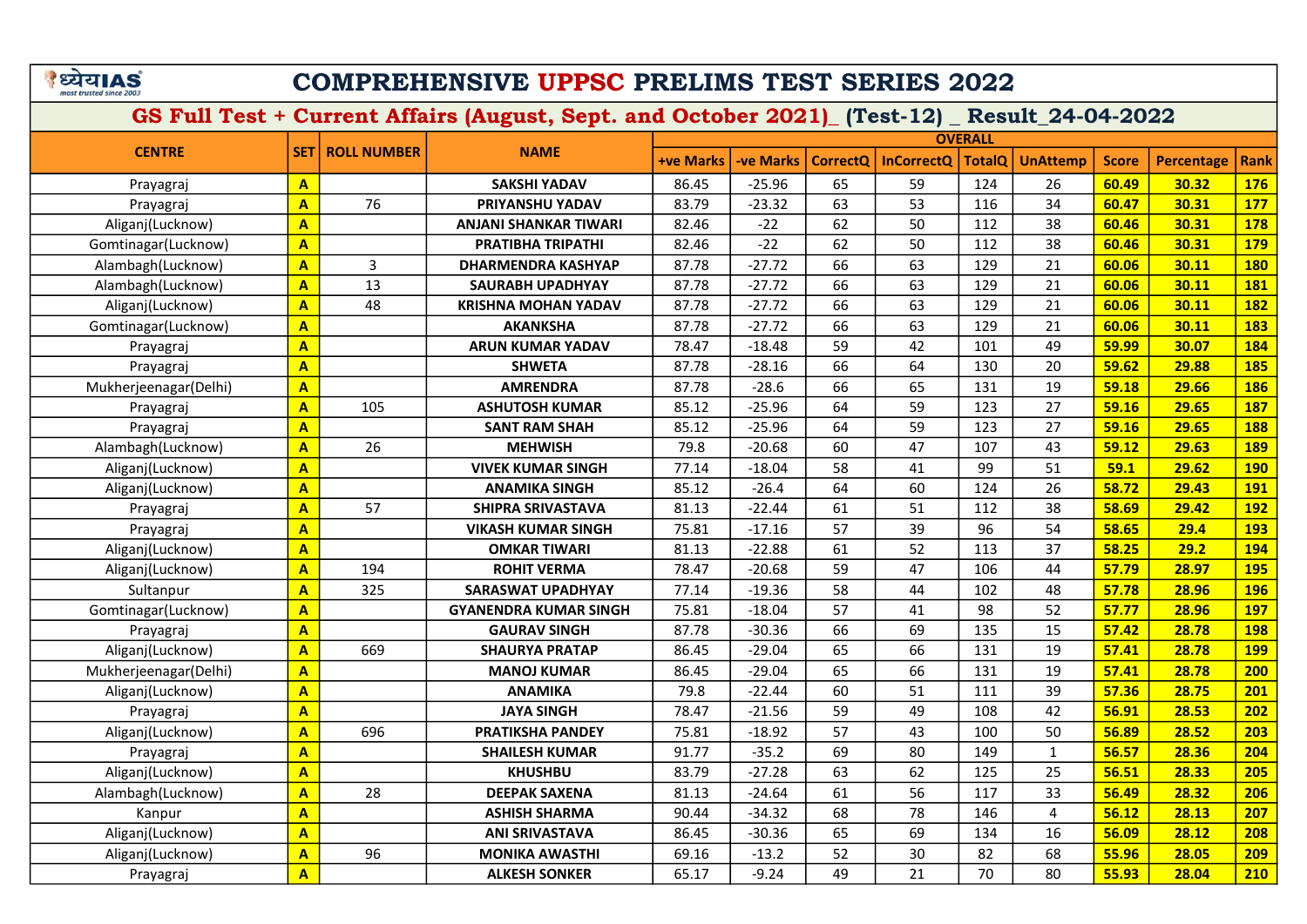# COMPREHENSIVE UPPSC PRELIMS TEST SERIES 2022

|                       |                         |                    |                               |                  |                 |                 |                   | <b>OVERALL</b> |                 |              |                   |             |
|-----------------------|-------------------------|--------------------|-------------------------------|------------------|-----------------|-----------------|-------------------|----------------|-----------------|--------------|-------------------|-------------|
| <b>CENTRE</b>         | <b>SET</b>              | <b>ROLL NUMBER</b> | <b>NAME</b>                   | <b>+ve Marks</b> | <b>ve Marks</b> | <b>CorrectO</b> | <b>InCorrectQ</b> | <b>TotalQ</b>  | <b>UnAttemp</b> | <b>Score</b> | <b>Percentage</b> | <b>Rank</b> |
| Prayagraj             | $\overline{\mathbf{A}}$ |                    | <b>PARAG KUMAR</b>            | 89.11            | $-33.88$        | 67              | 77                | 144            | 6               | 55.23        | 27.68             | 211         |
| Sultanpur             | $\overline{\mathbf{A}}$ |                    | <b>PRADEEP KUMAR</b>          | 85.12            | $-29.92$        | 64              | 68                | 132            | 18              | 55.2         | 27.67             | 212         |
| Aliganj(Lucknow)      | $\overline{\mathbf{A}}$ |                    | <b>SACHIN KUMAR</b>           | 82.46            | $-27.28$        | 62              | 62                | 124            | 26              | 55.18        | 27.66             | 213         |
| Aliganj(Lucknow)      | $\overline{\mathbf{A}}$ | 157                | <b>GYANESHWAR</b>             | 81.13            | $-25.96$        | 61              | 59                | 120            | 30              | 55.17        | 27.65             | 214         |
| Prayagraj             | $\overline{\mathbf{A}}$ |                    | <b>DIKSHA TRIPATHI</b>        | 81.13            | $-25.96$        | 61              | 59                | 120            | 30              | 55.17        | 27.65             | 215         |
| Prayagraj             | $\overline{\mathbf{A}}$ |                    | <b>SUJEET CHAURSIA</b>        | 75.81            | $-20.68$        | 57              | 47                | 104            | 46              | 55.13        | 27.63             | 216         |
| Aliganj(Lucknow)      | $\overline{\mathbf{A}}$ | 49                 | <b>RISHABH TIWARI</b>         | 73.15            | $-18.04$        | 55              | 41                | 96             | 54              | 55.11        | 27.62             | 217         |
| Gomtinagar(Lucknow)   | $\overline{\mathbf{A}}$ |                    | <b>SUDHA</b>                  | 85.12            | $-30.36$        | 64              | 69                | 133            | 17              | 54.76        | 27.45             | 218         |
| Aliganj(Lucknow)      | $\overline{\mathbf{A}}$ |                    | <b>AARYAN NITIN</b>           | 81.13            | $-26.4$         | 61              | 60                | 121            | 29              | 54.73        | 27.43             | 219         |
| Prayagraj             | $\overline{\mathbf{A}}$ |                    | <b>ANKITA</b>                 | 81.13            | $-26.4$         | 61              | 60                | 121            | 29              | 54.73        | 27.43             | 220         |
| Aliganj(Lucknow)      | $\overline{A}$          |                    | <b>DEEPAK KANAUJIA</b>        | 79.8             | $-25.08$        | 60              | 57                | 117            | 33              | 54.72        | 27.43             | 221         |
| Prayagraj             | $\overline{\mathbf{A}}$ |                    | <b>MANISH KUMAR CHAURASIA</b> | 77.14            | $-22.44$        | 58              | 51                | 109            | 41              | 54.7         | 27.42             | 222         |
| Aliganj(Lucknow)      | $\overline{\mathbf{A}}$ |                    | <b>PALLAVI SINGH</b>          | 77.14            | $-22.88$        | 58              | 52                | 110            | 40              | 54.26        | 27.2              | 223         |
| Prayagraj             | $\mathbf{A}$            |                    | <b>SUJIT KUMAR YADAV</b>      | 65.17            | $-11$           | 49              | 25                | 74             | 76              | 54.17        | 27.15             | 224         |
| Mukherjeenagar(Delhi) | $\overline{\mathbf{A}}$ |                    | <b>SATYENDRA</b>              | 74.48            | $-20.68$        | 56              | 47                | 103            | 47              | 53.8         | 26.97             | 225         |
| Aliganj(Lucknow)      | $\overline{\mathbf{A}}$ | 1071               | <b>SAURABH KUMAR</b>          | 82.46            | $-29.04$        | 62              | 66                | 128            | 22              | 53.42        | 26.78             | 226         |
| Aliganj(Lucknow)      | A                       |                    | <b>PRASHANT PATEL</b>         | 82.46            | $-29.04$        | 62              | 66                | 128            | 22              | 53.42        | 26.78             | 227         |
| Prayagraj             | $\overline{A}$          |                    | <b>ANIL KUMAR VERMA</b>       | 82.46            | $-29.04$        | 62              | 66                | 128            | 22              | 53.42        | 26.78             | 228         |
| Aliganj(Lucknow)      | $\overline{\mathbf{A}}$ |                    | <b>NEELAM SINGH</b>           | 79.8             | $-26.4$         | 60              | 60                | 120            | 30              | 53.4         | 26.77             | 229         |
| Gomtinagar(Lucknow)   | A                       | 94                 | <b>AMIT KUMAR SHAH</b>        | 77.14            | $-23.76$        | 58              | 54                | 112            | 38              | 53.38        | 26.76             | 230         |
| Alambagh(Lucknow)     | A                       | 8                  | <b>SANDESH KUMAR</b>          | 73.15            | $-19.8$         | 55              | 45                | 100            | 50              | 53.35        | 26.74             | 231         |
| Prayagraj             | $\overline{\mathsf{A}}$ |                    | <b>SHIVAM YADAV</b>           | 82.46            | $-29.48$        | 62              | 67                | 129            | 21              | 52.98        | 26.56             | 232         |
| Prayagraj             | A                       | 326                | <b>HARI MANGAL PRASAD</b>     | 78.47            | $-25.52$        | 59              | 58                | 117            | 33              | 52.95        | 26.54             | 233         |
| Aliganj(Lucknow)      | $\overline{\mathbf{A}}$ | 1805               | <b>NILESH</b>                 | 77.14            | $-24.2$         | 58              | 55                | 113            | 37              | 52.94        | 26.54             | 234         |
| Alambagh(Lucknow)     | $\overline{\mathsf{A}}$ | 39                 | <b>PANKAJ VERMA</b>           | 75.81            | $-22.88$        | 57              | 52                | 109            | 41              | 52.93        | 26.53             | 235         |
| Mukherjeenagar(Delhi) | $\overline{\mathsf{A}}$ |                    | <b>AMIT</b>                   | 74.48            | $-21.56$        | 56              | 49                | 105            | 45              | 52.92        | 26.53             | 236         |
| Sultanpur             | $\overline{\mathbf{A}}$ | 305                | <b>AMIT YADAV</b>             | 73.15            | $-20.24$        | 55              | 46                | 101            | 49              | 52.91        | 26.52             | 237         |
| Prayagraj             | $\overline{\mathbf{A}}$ | 297                | <b>SUMAN</b>                  | 83.79            | $-31.24$        | 63              | 71                | 134            | 16              | 52.55        | 26.34             | 238         |
| Aliganj(Lucknow)      | $\overline{\mathbf{A}}$ |                    | <b>VASUNDHARA TRIPATHI</b>    | 74.48            | $-22$           | 56              | 50                | 106            | 44              | 52.48        | 26.31             | 239         |
| Mukherjeenagar(Delhi) | $\overline{\mathbf{A}}$ | 87                 | <b>GAURAV SINGH</b>           | 74.48            | $-22$           | 56              | 50                | 106            | 44              | 52.48        | 26.31             | 240         |
| Prayagraj             | $\mathbf{A}$            |                    | <b>ASHOK JAISWAL</b>          | 83.79            | $-31.68$        | 63              | 72                | 135            | 15              | 52.11        | 26.12             | 241         |
| Mukherjeenagar(Delhi) | $\overline{\mathbf{A}}$ | 372                | <b>NEELAM</b>                 | 81.13            | $-29.04$        | 61              | 66                | 127            | 23              | 52.09        | 26.11             | 242         |
| Aliganj(Lucknow)      | $\mathbf{A}$            |                    | <b>KULBHUSHAN SINGH</b>       | 77.14            | $-25.08$        | 58              | 57                | 115            | 35              | 52.06        | 26.1              | 243         |
| Aliganj(Lucknow)      | $\overline{\mathsf{A}}$ | 210                | PRIYANKA TIWARI               | 73.15            | $-21.12$        | 55              | 48                | 103            | 47              | 52.03        | 26.08             | 244         |
| Prayagraj             | $\overline{\mathsf{A}}$ | 420                | <b>AADITYA KUMAR</b>          | 75.81            | $-24.2$         | 57              | 55                | 112            | 38              | 51.61        | 25.87             | 245         |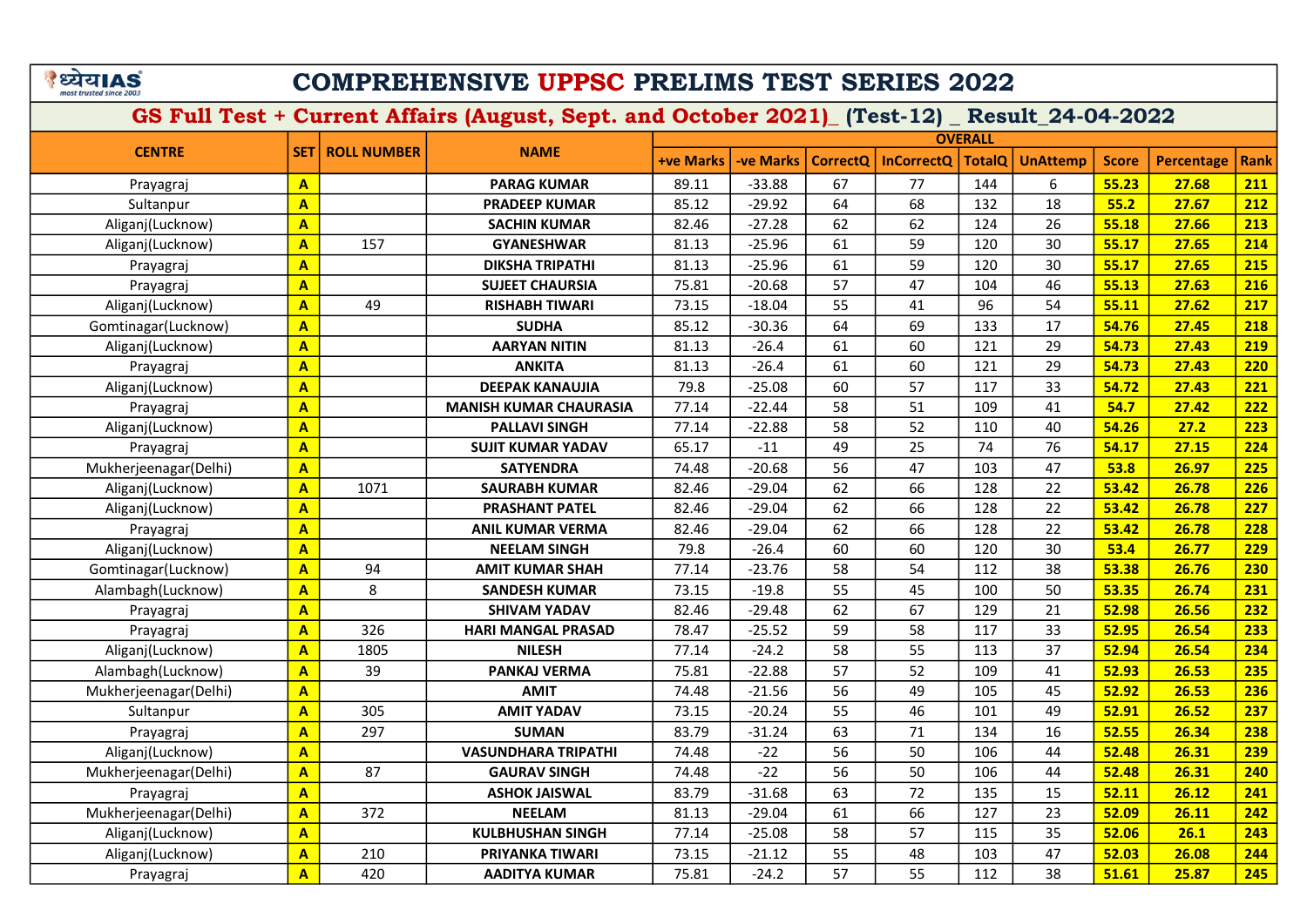# COMPREHENSIVE UPPSC PRELIMS TEST SERIES 2022

|                       |                         |                    |                             |                  |                  |                 |                   | <b>OVERALL</b> |                 |              |                   |             |
|-----------------------|-------------------------|--------------------|-----------------------------|------------------|------------------|-----------------|-------------------|----------------|-----------------|--------------|-------------------|-------------|
| <b>CENTRE</b>         | <b>SET</b>              | <b>ROLL NUMBER</b> | <b>NAME</b>                 | <b>+ve Marks</b> | <b>-ve Marks</b> | <b>CorrectO</b> | <b>InCorrectQ</b> | <b>TotalQ</b>  | <b>UnAttemp</b> | <b>Score</b> | <b>Percentage</b> | <b>Rank</b> |
| Aliganj(Lucknow)      | $\mathbf{A}$            |                    | <b>SUPRIYA KANCHAN</b>      | 73.15            | $-21.56$         | 55              | 49                | 104            | 46              | 51.59        | 25.86             | 246         |
| Prayagraj             | $\mathbf{A}$            | 42                 | <b>RAMA SRIVASTAVA</b>      | 81.13            | $-29.92$         | 61              | 68                | 129            | 21              | 51.21        | 25.67             | 247         |
| Gorakhpur             | $\overline{\mathbf{A}}$ |                    | <b>RIMA SINGH</b>           | 79.8             | $-28.6$          | 60              | 65                | 125            | 25              | 51.2         | 25.66             | 248         |
| Prayagraj             | $\overline{\mathbf{A}}$ |                    | <b>RAVI RANJAN</b>          | 77.14            | $-25.96$         | 58              | 59                | 117            | 33              | 51.18        | 25.65             | 249         |
| Prayagraj             | $\overline{\mathbf{A}}$ |                    | <b>SHUBHAM SRIVASTAV</b>    | 69.16            | $-18.04$         | 52              | 41                | 93             | 57              | 51.12        | 25.62             | 250         |
| Aliganj(Lucknow)      | $\mathbf{A}$            | 186                | <b>ABHYUDAYA PANDEY</b>     | 62.51            | $-11.44$         | 47              | 26                | 73             | 77              | 51.07        | 25.6              | 251         |
| Aliganj(Lucknow)      | $\mathbf{A}$            |                    | <b>NAINSI SINGH</b>         | 77.14            | $-26.4$          | 58              | 60                | 118            | 32              | 50.74        | 25.43             | 252         |
| Kanpur                | $\overline{\mathbf{A}}$ |                    | <b>RAJAT RAJPOOT</b>        | 73.15            | $-22.44$         | 55              | 51                | 106            | 44              | 50.71        | 25.42             | 253         |
| Prayagraj             | $\overline{\mathbf{A}}$ | 50                 | <b>KULDEEP MADHAV</b>       | 70.49            | $-19.8$          | 53              | 45                | 98             | 52              | 50.69        | 25.41             | 254         |
| Gomtinagar(Lucknow)   | $\overline{\mathbf{A}}$ | 105                | <b>ASHOK KUMAR SINGH</b>    | 63.84            | $-13.2$          | 48              | 30                | 78             | 72              | 50.64        | 25.38             | 255         |
| Aliganj(Lucknow)      | $\mathbf{A}$            |                    | <b>GARIMA TRIVEDI</b>       | 75.81            | $-25.52$         | 57              | 58                | 115            | 35              | 50.29        | 25.21             | 256         |
| Aliganj(Lucknow)      | $\overline{\mathbf{A}}$ | 97                 | <b>RICHA AWASTHI</b>        | 73.15            | $-22.88$         | 55              | 52                | 107            | 43              | 50.27        | 25.2              | 257         |
| Gomtinagar(Lucknow)   | $\overline{\mathbf{A}}$ |                    | <b>RICHA YADAV</b>          | 73.15            | $-22.88$         | 55              | 52                | 107            | 43              | 50.27        | 25.2              | 258         |
| Mukherjeenagar(Delhi) | $\overline{\mathbf{A}}$ |                    | <b>CHANCHAL KUMAR SINGH</b> | 69.16            | $-18.92$         | 52              | 43                | 95             | 55              | 50.24        | 25.18             | 259         |
| Prayagraj             | $\overline{\mathbf{A}}$ |                    | <b>ABHISHEK CHAUBEY</b>     | 65.17            | $-14.96$         | 49              | 34                | 83             | 67              | 50.21        | 25.17             | 260         |
| Kanpur                | $\overline{A}$          |                    | <b>HIMANSHU AWASTHI</b>     | 83.79            | $-33.88$         | 63              | 77                | 140            | 10              | 49.91        | 25.02             | 261         |
| Noida                 | $\overline{\mathbf{A}}$ |                    | <b>AAVESH KUMAR</b>         | 77.14            | $-27.28$         | 58              | 62                | 120            | 30              | 49.86        | 24.99             | 262         |
| Aliganj(Lucknow)      | $\mathbf{A}$            |                    | <b>HIMANSHI SING</b>        | 74.48            | $-24.64$         | 56              | 56                | 112            | 38              | 49.84        | 24.98             | 263         |
| Aliganj(Lucknow)      | $\overline{A}$          | 167                | <b>SHRIYA MISHRA</b>        | 67.83            | $-18.04$         | 51              | 41                | 92             | 58              | 49.79        | 24.96             | 264         |
| Gomtinagar(Lucknow)   | $\overline{\mathbf{A}}$ |                    | <b>HARSHITA SINGH</b>       | 77.14            | $-27.72$         | 58              | 63                | 121            | 29              | 49.42        | 24.77             | 265         |
| Aliganj(Lucknow)      | $\overline{\mathbf{A}}$ | 145                | <b>GUDIYA SINGH</b>         | 73.15            | $-23.76$         | 55              | 54                | 109            | 41              | 49.39        | 24.76             | 266         |
| Aliganj(Lucknow)      | $\overline{\mathbf{A}}$ |                    | <b>PALLAVI</b>              | 71.82            | $-22.44$         | 54              | 51                | 105            | 45              | 49.38        | 24.75             | 267         |
| Alambagh(Lucknow)     | $\overline{\mathbf{A}}$ | 53                 | <b>SHWETA TIWARI</b>        | 69.16            | $-19.8$          | 52              | 45                | 97             | 53              | 49.36        | 24.74             | 268         |
| Gorakhpur             | $\overline{\mathbf{A}}$ |                    | <b>AJAY KUMAR MAURYA</b>    | 83.79            | $-34.76$         | 63              | 79                | 142            | 8               | 49.03        | 24.58             | 269         |
| Alambagh(Lucknow)     | $\overline{A}$          | 60                 | PRA YA TRIPA HI             | 82.46            | $-33.44$         | 62              | 76                | 138            | 12              | 49.02        | 24.57             | 270         |
| Varansi               | $\overline{A}$          | 15                 | <b>ASHISH DUBEY</b>         | 74.48            | $-25.52$         | 56              | 58                | 114            | 36              | 48.96        | 24.54             | 271         |
| Mukherjeenagar(Delhi) | $\overline{\mathbf{A}}$ | 538                | <b>PUSHPENDRA PANDEY</b>    | 61.18            | $-12.32$         | 46              | 28                | 74             | 76              | 48.86        | 24.49             | 272         |
| Prayagraj             | $\overline{\mathbf{A}}$ |                    | <b>APARNA YADAV</b>         | 74.48            | $-25.96$         | 56              | 59                | 115            | 35              | 48.52        | 24.32             | 273         |
| Sultanpur             | $\overline{\mathbf{A}}$ | 333                | <b>RAVINDRA KUMAR YADAV</b> | 71.82            | $-23.32$         | 54              | 53                | 107            | 43              | 48.5         | 24.31             | 274         |
| Mukherjeenagar(Delhi) | $\overline{\mathsf{A}}$ |                    | <b>SUNIL AWASTHI</b>        | 59.85            | $-11.44$         | 45              | 26                | 71             | 79              | 48.41        | 24.27             | 275         |
| Prayagraj             | $\overline{\mathbf{A}}$ | 82                 | <b>BIMLESH YADAV</b>        | 75.81            | $-27.72$         | 57              | 63                | 120            | 30              | 48.09        | 24.11             | 276         |
| Aliganj(Lucknow)      | $\overline{\mathsf{A}}$ |                    | <b>HAJRA BANO</b>           | 66.5             | $-18.48$         | 50              | 42                | 92             | 58              | 48.02        | 24.07             | 277         |
| Prayagraj             | $\mathbf{A}$            |                    | <b>ASHISH SINGH</b>         | 65.17            | $-17.16$         | 49              | 39                | 88             | 62              | 48.01        | 24.07             | 278         |
| Aliganj(Lucknow)      | $\overline{\mathbf{A}}$ | 217                | <b>NARENDRA KUMAR OJHA</b>  | 61.18            | $-13.2$          | 46              | 30                | 76             | 74              | 47.98        | 24.05             | 279         |
| Prayagraj             | $\overline{\mathsf{A}}$ | 388                | <b>DHEERAJ KUMAR SINGH</b>  | 81.13            | $-33.44$         | 61              | 76                | 137            | 13              | 47.69        | 23.9              | 280         |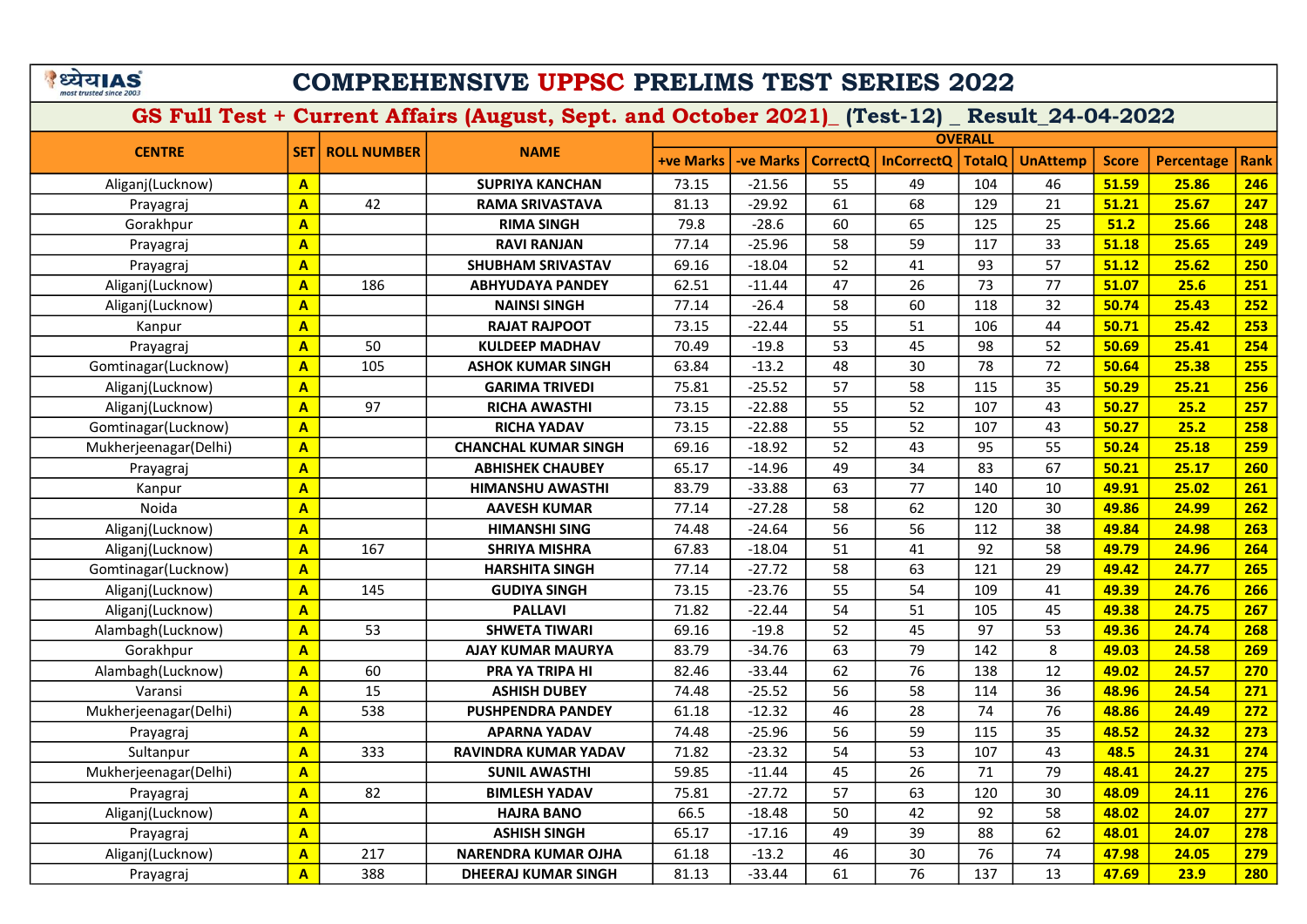# COMPREHENSIVE UPPSC PRELIMS TEST SERIES 2022

|                       |                         |                    |                                |                  |                  |                 |                   | <b>OVERALL</b> |                 |              |                   |             |
|-----------------------|-------------------------|--------------------|--------------------------------|------------------|------------------|-----------------|-------------------|----------------|-----------------|--------------|-------------------|-------------|
| <b>CENTRE</b>         | <b>SET</b>              | <b>ROLL NUMBER</b> | <b>NAME</b>                    | <b>+ve Marks</b> | <b>-ve Marks</b> | <b>CorrectO</b> | <b>InCorrectQ</b> | <b>TotalQ</b>  | <b>UnAttemp</b> | <b>Score</b> | <b>Percentage</b> | <b>Rank</b> |
| Alambagh(Lucknow)     | $\mathbf{A}$            | $\overline{7}$     | PANKAJ YADAV                   | 75.81            | $-28.16$         | 57              | 64                | 121            | 29              | 47.65        | 23.88             | 281         |
| Prayagraj             | $\overline{A}$          |                    | <b>JYOTI</b>                   | 73.15            | $-25.52$         | 55              | 58                | 113            | 37              | 47.63        | 23.87             | 282         |
| Prayagraj             | $\overline{\mathsf{A}}$ |                    | <b>SHASHWAT VERMA</b>          | 70.49            | $-22.88$         | 53              | 52                | 105            | 45              | 47.61        | 23.86             | 283         |
| Alambagh(Lucknow)     | $\overline{\mathbf{A}}$ | 38                 | <b>ASHOK KUMAR</b>             | 77.14            | $-29.92$         | 58              | 68                | 126            | 24              | 47.22        | 23.67             | 284         |
| Mukherjeenagar(Delhi) | $\overline{A}$          | 77                 | <b>ANAND MISHRA</b>            | 75.81            | $-28.6$          | 57              | 65                | 122            | 28              | 47.21        | 23.66             | 285         |
| Sultanpur             | $\overline{\mathbf{A}}$ |                    | <b>ARCHANA MISHRA</b>          | 77.14            | $-30.36$         | 58              | 69                | 127            | 23              | 46.78        | 23.45             | 286         |
| Aliganj(Lucknow)      | $\overline{\mathbf{A}}$ | 381                | <b>NITESH AGNIHOTRI</b>        | 75.81            | $-29.04$         | 57              | 66                | 123            | 27              | 46.77        | 23.44             | 287         |
| Aliganj(Lucknow)      | $\overline{\mathsf{A}}$ |                    | <b>SAUMYA SINGH</b>            | 74.48            | $-27.72$         | 56              | 63                | 119            | 31              | 46.76        | 23.44             | 288         |
| Prayagraj             | $\overline{A}$          | 341                | <b>SHIV SHANKAR AGRAHARI</b>   | 62.51            | $-15.84$         | 47              | 36                | 83             | 67              | 46.67        | 23.39             | 289         |
| Prayagraj             | $\overline{\mathbf{A}}$ |                    | <b>SACHIN YADAV</b>            | 79.8             | $-33.44$         | 60              | 76                | 136            | 14              | 46.36        | 23.24             | 290         |
| Aliganj(Lucknow)      | $\overline{\mathbf{A}}$ | 125                | <b>ARUN K PANDEY</b>           | 74.48            | $-28.16$         | 56              | 64                | 120            | 30              | 46.32        | 23.22             | 291         |
| Gomtinagar(Lucknow)   | $\overline{\mathbf{A}}$ |                    | <b>DEEPIKA PANDEY</b>          | 73.15            | $-26.84$         | 55              | 61                | 116            | 34              | 46.31        | 23.21             | 292         |
| Laxminagar(Delhi)     | $\overline{A}$          | 135                | <b>ABHISHEK YADAV</b>          | 58.52            | $-12.32$         | 44              | 28                | 72             | 78              | 46.2         | 23.16             | 293         |
| Gomtinagar(Lucknow)   | $\overline{A}$          |                    | <b>POONAM VERMA</b>            | 74.48            | $-28.6$          | 56              | 65                | 121            | 29              | 45.88        | 23                | 294         |
| Aliganj(Lucknow)      | $\overline{\mathbf{A}}$ |                    | <b>PARVEJ NAIMI</b>            | 65.17            | $-19.36$         | 49              | 44                | 93             | 57              | 45.81        | 22.96             | 295         |
| Gorakhpur             | $\overline{\mathbf{A}}$ |                    | <b>SHASHANK KUMAR SRIVASTA</b> | 63.84            | $-18.04$         | 48              | 41                | 89             | 61              | 45.8         | 22.96             | 296         |
| Alambagh(Lucknow)     | $\overline{\mathbf{A}}$ | 5                  | <b>SHEETAL</b>                 | 77.14            | $-32.12$         | 58              | 73                | 131            | 19              | 45.02        | 22.57             | 297         |
| Mukherjeenagar(Delhi) | $\overline{A}$          | 2200053            | <b>RACHNA VALA</b>             | 74.48            | $-29.48$         | 56              | 67                | 123            | 27              | 45           | 22.56             | 298         |
| Alambagh(Lucknow)     | $\overline{A}$          | 4                  | <b>VIRENDRA KUMAR</b>          | 69.16            | $-24.2$          | 52              | 55                | 107            | 43              | 44.96        | 22.54             | 299         |
| Aliganj(Lucknow)      | $\overline{\mathbf{A}}$ | 720                | <b>PRIYANKA SINGH</b>          | 65.17            | $-20.68$         | 49              | 47                | 96             | 54              | 44.49        | 22.3              | 300         |
| Mukherjeenagar(Delhi) | $\overline{\mathsf{A}}$ | 2200019            | <b>AKANSHA</b>                 | 59.85            | $-15.4$          | 45              | 35                | 80             | 70              | 44.45        | 22.28             | 301         |
| Aliganj(Lucknow)      | $\mathbf{A}$            |                    | <b>SHIKHAR SINGH</b>           | 70.49            | $-26.4$          | 53              | 60                | 113            | 37              | 44.09        | 22.1              | 302         |
| Gomtinagar(Lucknow)   | $\overline{\mathsf{A}}$ |                    | <b>ARPIT KUMAR</b>             | 59.85            | $-15.84$         | 45              | 36                | 81             | 69              | 44.01        | 22.06             | 303         |
| Prayagraj             | $\overline{\mathsf{A}}$ |                    | PRATIBHA KUSHWAHA              | 71.82            | $-28.16$         | 54              | 64                | 118            | 32              | 43.66        | 21.88             | 304         |
| Prayagraj             | $\overline{\mathbf{A}}$ |                    | <b>ANNPURNA MISHRA</b>         | 67.83            | $-24.2$          | 51              | 55                | 106            | 44              | 43.63        | 21.87             | 305         |
| Alambagh(Lucknow)     | $\overline{A}$          | 9                  | <b>VIPNESH SINGH</b>           | 63.84            | $-20.24$         | 48              | 46                | 94             | 56              | 43.6         | 21.85             | 306         |
| Mukherjeenagar(Delhi) | $\overline{\mathsf{A}}$ | 364                | <b>SUNIL KUMAR PANDEY</b>      | 58.52            | $-14.96$         | 44              | 34                | 78             | 72              | 43.56        | 21.83             | 307         |
| Aliganj(Lucknow)      | $\overline{\mathsf{A}}$ |                    | <b>GUNJAN KUMARI</b>           | 75.81            | $-32.56$         | 57              | 74                | 131            | 19              | 43.25        | 21.68             | 308         |
| Prayagraj             | $\overline{\mathsf{A}}$ | 12                 | <b>ANNU PANDEY</b>             | 75.81            | $-32.56$         | 57              | 74                | 131            | 19              | 43.25        | 21.68             | 309         |
| Prayagraj             | $\overline{A}$          |                    | <b>RAMKARAN GUPTA</b>          | 73.15            | $-29.92$         | 55              | 68                | 123            | 27              | 43.23        | 21.67             | 310         |
| Aliganj(Lucknow)      | $\overline{\mathsf{A}}$ |                    | <b>ARPIT TRIPATHI</b>          | 67.83            | $-24.64$         | 51              | 56                | 107            | 43              | 43.19        | 21.65             | 311         |
| Gomtinagar(Lucknow)   | $\overline{\mathsf{A}}$ |                    | <b>MANSHI MISHRA</b>           | 62.51            | $-19.36$         | 47              | 44                | 91             | 59              | 43.15        | 21.63             | 312         |
| Alambagh(Lucknow)     | $\mathbf{A}$            | 11                 | <b>SHIVA PATEL</b>             | 75.81            | $-33$            | 57              | 75                | 132            | 18              | 42.81        | 21.46             | 313         |
| Aliganj(Lucknow)      | $\overline{\mathsf{A}}$ |                    | <b>ALOK KUMAR SINGH</b>        | 73.15            | $-30.36$         | 55              | 69                | 124            | 26              | 42.79        | 21.45             | 314         |
| Prayagraj             | $\overline{\mathsf{A}}$ | 367                | <b>PANKAJ KUMAR</b>            | 71.82            | $-29.04$         | 54              | 66                | 120            | 30              | 42.78        | 21.44             | 315         |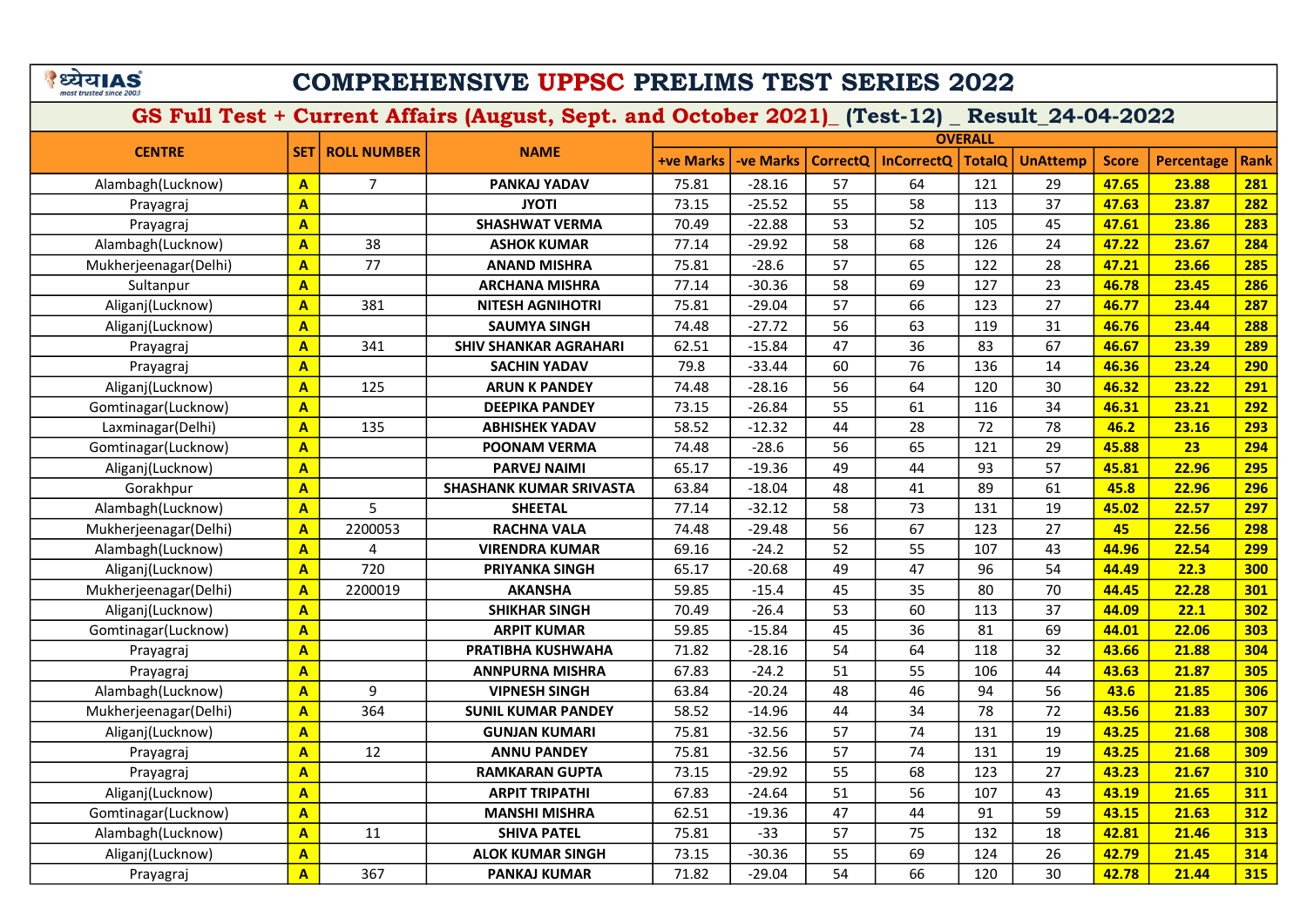# COMPREHENSIVE UPPSC PRELIMS TEST SERIES 2022

|                       |                         |                    |                           |                  |                  |                 |                   | <b>OVERALL</b> |                 |              |                   |      |
|-----------------------|-------------------------|--------------------|---------------------------|------------------|------------------|-----------------|-------------------|----------------|-----------------|--------------|-------------------|------|
| <b>CENTRE</b>         | <b>SET</b>              | <b>ROLL NUMBER</b> | <b>NAME</b>               | <b>+ve Marks</b> | <b>-ve Marks</b> | <b>CorrectO</b> | <b>InCorrectQ</b> | TotalQ         | <b>UnAttemp</b> | <b>Score</b> | <b>Percentage</b> | Rank |
| Aliganj(Lucknow)      | $\overline{\mathbf{A}}$ | 199                | <b>NAVEEN TIWARI</b>      | 67.83            | $-25.08$         | 51              | 57                | 108            | 42              | 42.75        | 21.43             | 316  |
| Prayagraj             | $\mathbf{A}$            |                    | <b>RISHABH SINGH</b>      | 77.14            | $-34.76$         | 58              | 79                | 137            | 13              | 42.38        | 21.24             | 317  |
| Prayagraj             | $\overline{\mathbf{A}}$ |                    | <b>MAHMUDURRAHMAN</b>     | 69.16            | $-26.84$         | 52              | 61                | 113            | 37              | 42.32        | 21.21             | 318  |
| Kanpur                | $\overline{A}$          |                    | <b>NARAYAN TRIPATHI</b>   | 77.14            | $-35.2$          | 58              | 80                | 138            | 12              | 41.94        | 21.02             | 319  |
| Prayagraj             | $\overline{\mathbf{A}}$ |                    | <b>SANJAY BHARTI</b>      | 75.81            | $-33.88$         | 57              | 77                | 134            | 16              | 41.93        | 21.02             | 320  |
| Mukherjeenagar(Delhi) | $\overline{\mathbf{A}}$ |                    | <b>VIDYAN VERMA</b>       | 73.15            | $-31.68$         | 55              | 72                | 127            | 23              | 41.47        | 20.79             | 321  |
| Aliganj(Lucknow)      | $\mathbf{A}$            |                    | <b>NARENDRA MAURYA</b>    | 63.84            | $-22.44$         | 48              | 51                | 99             | 51              | 41.4         | 20.75             | 322  |
| Aliganj(Lucknow)      | $\overline{\mathbf{A}}$ |                    | <b>VED PRAKASH</b>        | 77.14            | $-36.08$         | 58              | 82                | 140            | 10              | 41.06        | 20.58             | 323  |
| Gomtinagar(Lucknow)   | $\overline{\mathbf{A}}$ |                    | <b>NEHA YADAV</b>         | 77.14            | $-36.08$         | 58              | 82                | 140            | 10              | 41.06        | 20.58             | 324  |
| Gomtinagar(Lucknow)   | $\overline{\mathbf{A}}$ |                    | <b>ANKIT KUMAR RAI</b>    | 77.14            | $-36.08$         | 58              | 82                | 140            | 10              | 41.06        | 20.58             | 325  |
| Kanpur                | $\overline{A}$          |                    | <b>ANJANI KUMAR</b>       | 74.48            | $-33.44$         | 56              | 76                | 132            | 18              | 41.04        | 20.57             | 326  |
| Aliganj(Lucknow)      | $\overline{A}$          |                    | <b>MANISHA SINGH</b>      | 66.5             | $-25.52$         | 50              | 58                | 108            | 42              | 40.98        | 20.54             | 327  |
| Aliganj(Lucknow)      | $\overline{\mathbf{A}}$ | 722                | <b>PRATAP KUMAR</b>       | 54.53            | $-13.64$         | 41              | 31                | 72             | 78              | 40.89        | 20.5              | 328  |
| Gomtinagar(Lucknow)   | $\overline{\mathbf{A}}$ |                    | AMRENDRA KUMAR YADAV      | 54.53            | $-13.64$         | 41              | 31                | 72             | 78              | 40.89        | 20.5              | 329  |
| Gorakhpur             | $\overline{A}$          |                    | <b>GAURAV KUMAR SINGH</b> | 53.2             | $-12.32$         | 40              | 28                | 68             | 82              | 40.88        | 20.49             | 330  |
| Aliganj(Lucknow)      | $\overline{\mathbf{A}}$ |                    | <b>ABHINAV RAJVANSHI</b>  | 70.49            | $-29.92$         | 53              | 68                | 121            | 29              | 40.57        | 20.34             | 331  |
| Aliganj(Lucknow)      | $\overline{\mathbf{A}}$ |                    | <b>RAJAT VERMA</b>        | 65.17            | $-24.64$         | 49              | 56                | 105            | 45              | 40.53        | 20.32             | 332  |
| Prayagraj             | $\overline{\mathbf{A}}$ |                    | <b>NITEEN KUMAR</b>       | 65.17            | $-24.64$         | 49              | 56                | 105            | 45              | 40.53        | 20.32             | 333  |
| Sultanpur             | $\mathbf{A}$            |                    | <b>ASIF KHAN</b>          | 53.2             | $-12.76$         | 40              | 29                | 69             | 81              | 40.44        | 20.27             | 334  |
| Mukherjeenagar(Delhi) | $\overline{A}$          | 341                | <b>ANAND PRAKASH</b>      | 75.81            | $-35.64$         | 57              | 81                | 138            | 12              | 40.17        | 20.14             | 335  |
| Alambagh(Lucknow)     | $\overline{\mathbf{A}}$ | 34                 | <b>SHALINI PATEL</b>      | 59.85            | $-19.8$          | 45              | 45                | 90             | 60              | 40.05        | 20.08             | 336  |
| Alambagh(Lucknow)     | A                       | 58                 | <b>MANISH DEV JAISWAL</b> | 58.52            | $-18.48$         | 44              | 42                | 86             | 64              | 40.04        | 20.07             | 337  |
| Aliganj(Lucknow)      | $\overline{A}$          |                    | <b>AADITYA SINGH</b>      | 49.21            | $-9.24$          | 37              | 21                | 58             | 92              | 39.97        | 20.04             | 338  |
| Gomtinagar(Lucknow)   | $\overline{\mathbf{A}}$ |                    | <b>RIYA</b>               | 47.88            | $-7.92$          | 36              | 18                | 54             | 96              | 39.96        | 20.03             | 339  |
| Mukherjeenagar(Delhi) | $\overline{\mathbf{A}}$ | 44                 | <b>TANUJ KUMAR GAUTAM</b> | 67.83            | $-28.16$         | 51              | 64                | 115            | 35              | 39.67        | 19.88             | 340  |
| Mukherjeenagar(Delhi) | $\overline{\mathbf{A}}$ | 389                | <b>MANGALEHS</b>          | 63.84            | $-24.2$          | 48              | 55                | 103            | 47              | 39.64        | 19.87             | 341  |
| Aliganj(Lucknow)      | A                       | 660                | <b>NIMISHA SINGH</b>      | 69.16            | $-29.92$         | 52              | 68                | 120            | 30              | 39.24        | 19.67             | 342  |
| Gomtinagar(Lucknow)   | $\overline{A}$          |                    | <b>SANTOSH KR SINGH</b>   | 69.16            | $-29.92$         | 52              | 68                | 120            | 30              | 39.24        | 19.67             | 343  |
| Gomtinagar(Lucknow)   | $\overline{\mathbf{A}}$ |                    | <b>GAURAV GUPTA</b>       | 69.16            | $-29.92$         | 52              | 68                | 120            | 30              | 39.24        | 19.67             | 344  |
| Aliganj(Lucknow)      | $\overline{\mathbf{A}}$ | 87                 | <b>SIYA RAM VERMA</b>     | 66.5             | $-27.28$         | 50              | 62                | 112            | 38              | 39.22        | 19.66             | 345  |
| Aliganj(Lucknow)      | A                       | 618                | <b>SHWETA GUPTA</b>       | 78.47            | $-39.6$          | 59              | 90                | 149            | $\mathbf{1}$    | 38.87        | 19.48             | 346  |
| Prayagraj             | $\overline{\mathbf{A}}$ | 129                | <b>RUCHI CHAUHAN</b>      | 78.47            | $-40.04$         | 59              | 91                | 150            | $\Omega$        | 38.43        | 19.26             | 347  |
| Mukherjeenagar(Delhi) | $\overline{\mathbf{A}}$ | 107                | <b>RAHUL RAWAL</b>        | 77.14            | $-38.72$         | 58              | 88                | 146            | $\overline{4}$  | 38.42        | 19.26             | 348  |
| Prayagraj             | $\overline{\mathbf{A}}$ | 364                | <b>ABHISHEKGAUN</b>       | 63.84            | $-25.52$         | 48              | 58                | 106            | 44              | 38.32        | 19.21             | 349  |
| Aliganj(Lucknow)      | $\overline{\mathbf{A}}$ | 962                | <b>BHANU JOSHI</b>        | 62.51            | $-24.2$          | 47              | 55                | 102            | 48              | 38.31        | 19.2              | 350  |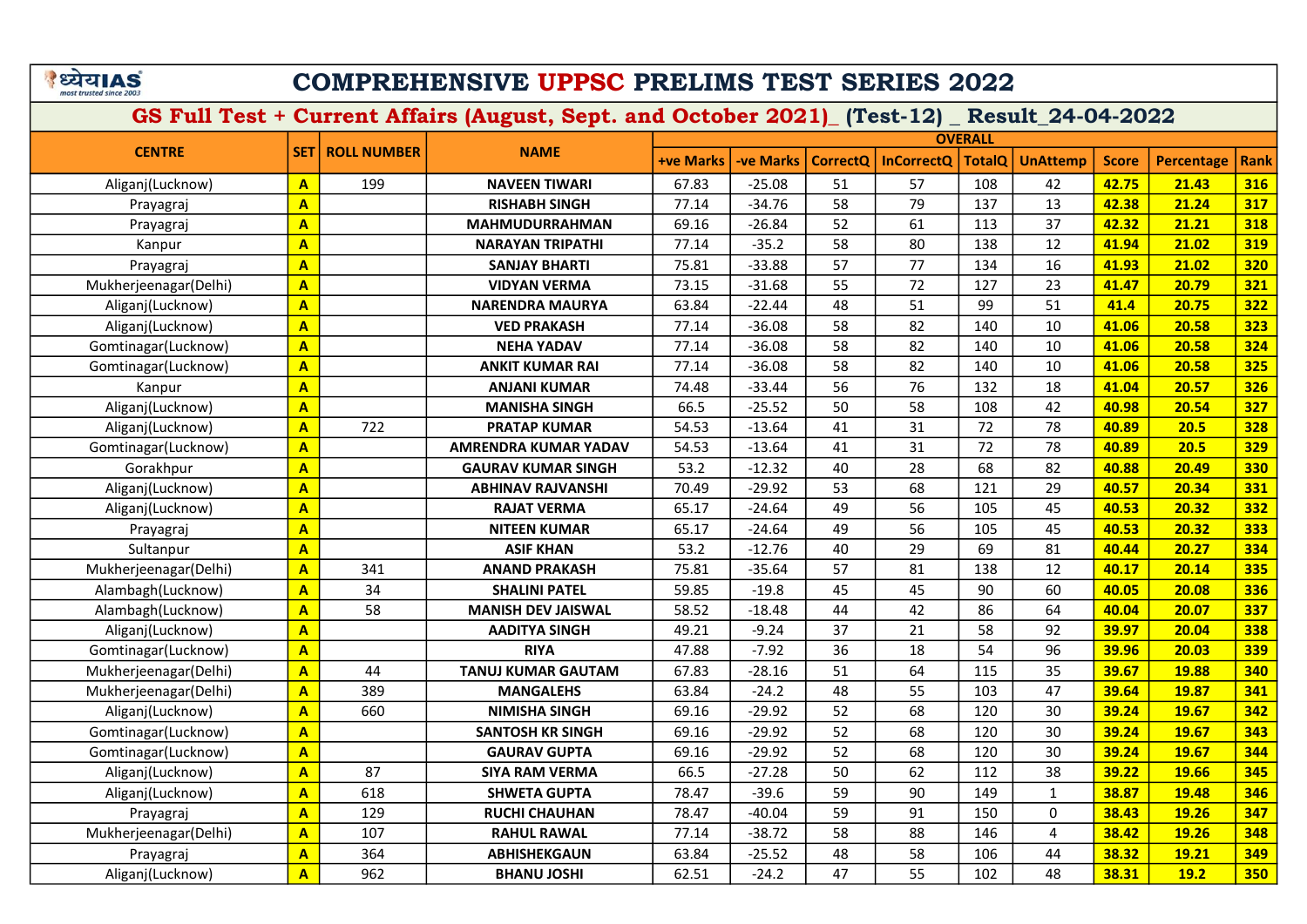# COMPREHENSIVE UPPSC PRELIMS TEST SERIES 2022

|                     |                         |                    |                            |                  |                  |                 |                   | <b>OVERALL</b> |                 |              |                   |             |
|---------------------|-------------------------|--------------------|----------------------------|------------------|------------------|-----------------|-------------------|----------------|-----------------|--------------|-------------------|-------------|
| <b>CENTRE</b>       | SET                     | <b>ROLL NUMBER</b> | <b>NAME</b>                | <b>+ve Marks</b> | <b>-ve Marks</b> | <b>CorrectQ</b> | <b>InCorrectQ</b> | <b>TotalQ</b>  | <b>UnAttemp</b> | <b>Score</b> | <b>Percentage</b> | <b>Rank</b> |
| Prayagraj           | $\mathbf{A}$            |                    | <b>ROHIT SINGH</b>         | 67.83            | $-29.92$         | 51              | 68                | 119            | 31              | 37.91        | <b>19</b>         | 351         |
| Prayagraj           | $\overline{\mathbf{A}}$ |                    | <b>AJAY KUMAR YADAV</b>    | 66.5             | $-28.6$          | 50              | 65                | 115            | 35              | 37.9         | <b>19</b>         | 352         |
| Prayagraj           | $\overline{\mathbf{A}}$ |                    | <b>DIVYA SINGH</b>         | 58.52            | $-20.68$         | 44              | 47                | 91             | 59              | 37.84        | 18.97             | 353         |
| Alambagh(Lucknow)   | $\mathbf{A}$            | 50                 | <b>DHANANJAY TRIPATHI</b>  | 54.53            | $-16.72$         | 41              | 38                | 79             | 71              | 37.81        | 18.95             | 354         |
| Aliganj(Lucknow)    | $\overline{\mathbf{A}}$ |                    | <b>VIJAY TIWARI</b>        | 70.49            | $-33$            | 53              | 75                | 128            | 22              | 37.49        | 18.79             | 355         |
| Aliganj(Lucknow)    | $\overline{\mathsf{A}}$ |                    | <b>PRANJAL SINGH</b>       | 67.83            | $-30.36$         | 51              | 69                | 120            | 30              | 37.47        | 18.78             | 356         |
| Aliganj(Lucknow)    | $\mathbf{A}$            |                    | <b>ABHISHEK SINGH</b>      | 66.5             | $-29.04$         | 50              | 66                | 116            | 34              | 37.46        | 18.78             | 357         |
| Aliganj(Lucknow)    | A                       | 1811               | <b>SHWETA</b>              | 62.51            | $-25.08$         | 47              | 57                | 104            | 46              | 37.43        | 18.76             | 358         |
| Prayagraj           | $\mathbf{A}$            |                    | <b>PUSHPANJALI</b>         | 70.49            | $-33.44$         | 53              | 76                | 129            | 21              | 37.05        | 18.57             | 359         |
| Prayagraj           | A                       |                    | POOJA YADAV                | 62.51            | $-25.52$         | 47              | 58                | 105            | 45              | 36.99        | 18.54             | 360         |
| Gomtinagar(Lucknow) | $\overline{\mathbf{A}}$ |                    | <b>SHREYA SINGH</b>        | 61.18            | $-24.2$          | 46              | 55                | 101            | 49              | 36.98        | 18.54             | 361         |
| Prayagraj           | $\overline{\mathbf{A}}$ | 96                 | <b>RAKSHA PARIHAR</b>      | 57.19            | $-20.24$         | 43              | 46                | 89             | 61              | 36.95        | 18.52             | 362         |
| Prayagraj           | A                       |                    | <b>RAHUL KUMAR CHAUBEY</b> | 74.48            | $-37.84$         | 56              | 86                | 142            | 8               | 36.64        | 18.37             | 363         |
| Prayagraj           | $\overline{A}$          |                    | <b>MAHESH KUMAR</b>        | 65.17            | $-28.6$          | 49              | 65                | 114            | 36              | 36.57        | 18.33             | 364         |
| Gomtinagar(Lucknow) | A                       |                    | <b>AKASH SRIVASTAV</b>     | 63.84            | $-27.28$         | 48              | 62                | 110            | 40              | 36.56        | 18.33             | 365         |
| Gorakhpur           | A                       |                    | <b>NEETESH KUMAR</b>       | 67.83            | $-31.68$         | 51              | 72                | 123            | 27              | 36.15        | 18.12             | 366         |
| Prayagraj           | A                       | 73                 | <b>ASHUTOSH YADAV</b>      | 67.83            | $-31.68$         | 51              | 72                | 123            | 27              | 36.15        | 18.12             | 367         |
| Aliganj(Lucknow)    | $\overline{A}$          | 625                | <b>PRAGYA</b>              | 66.5             | $-30.36$         | 50              | 69                | 119            | 31              | 36.14        | 18.12             | 368         |
| Gomtinagar(Lucknow) | $\overline{\mathsf{A}}$ |                    | <b>ASHISH SAXENA</b>       | 53.2             | $-17.16$         | 40              | 39                | 79             | 71              | 36.04        | 18.07             | 369         |
| Prayagraj           | A                       | 354                | <b>NAGMA</b>               | 70.49            | $-34.76$         | 53              | 79                | 132            | 18              | 35.73        | 17.91             | 370         |
| Prayagraj           | $\overline{\mathsf{A}}$ |                    | <b>VIKAS KUMAR TIWARI</b>  | 67.83            | $-32.56$         | 51              | 74                | 125            | 25              | 35.27        | 17.68             | 371         |
| Gomtinagar(Lucknow) | $\overline{\mathsf{A}}$ |                    | <b>SHIVANI SINGH</b>       | 50.54            | $-15.4$          | 38              | 35                | 73             | 77              | 35.14        | 17.61             | 372         |
| Gomtinagar(Lucknow) | $\overline{\mathsf{A}}$ |                    | <b>NEELU FTPTA</b>         | 49.21            | $-14.08$         | 37              | 32                | 69             | 81              | 35.13        | 17.61             | 373         |
| Aliganj(Lucknow)    | $\overline{\mathsf{A}}$ |                    | <b>KHUSHBU SINGH</b>       | 71.82            | $-37.4$          | 54              | 85                | 139            | 11              | 34.42        | 17.25             | 374         |
| Sultanpur           | A                       | 338                | <b>ROSHANI TIWARI</b>      | 67.83            | $-33.44$         | 51              | $\overline{76}$   | 127            | 23              | 34.39        | 17.24             | 375         |
| Aliganj(Lucknow)    | $\overline{\mathsf{A}}$ | 213                | <b>KHUSHBOO</b>            | 55.86            | $-21.56$         | 42              | 49                | 91             | 59              | 34.3         | 17.19             | 376         |
| Alambagh(Lucknow)   | A                       | 19                 | <b>ANAND KUMAR</b>         | 50.54            | $-16.28$         | 38              | 37                | 75             | 75              | 34.26        | 17.17             | 377         |
| Aliganj(Lucknow)    | $\overline{\mathbf{A}}$ |                    | <b>RAHUL CHAUHAN</b>       | 67.83            | $-33.88$         | 51              | 77                | 128            | 22              | 33.95        | 17.02             | 378         |
| Sultanpur           | $\overline{A}$          | 116                | <b>ARCHIT GUPTA</b>        | 51.87            | $-18.04$         | 39              | 41                | 80             | 70              | 33.83        | 16.96             | 379         |
| Aliganj(Lucknow)    | $\overline{A}$          | 593                | <b>DIVYA SRIVASTAV</b>     | 47.88            | $-14.08$         | 36              | 32                | 68             | 82              | 33.8         | 16.94             | 380         |
| Prayagraj           | A                       |                    | <b>SHEPHALI KRISHNAN</b>   | 65.17            | $-31.68$         | 49              | 72                | 121            | 29              | 33.49        | 16.79             | 381         |
| Alambagh(Lucknow)   | $\overline{\mathbf{A}}$ | 17                 | <b>PRABHAT KUMAR</b>       | 61.18            | $-27.72$         | 46              | 63                | 109            | 41              | 33.46        | 16.77             | 382         |
| Gomtinagar(Lucknow) | A                       |                    | <b>BHANU PRATAP SINGH</b>  | 50.54            | $-17.16$         | 38              | 39                | 77             | 73              | 33.38        | 16.73             | 383         |
| Aliganj(Lucknow)    | $\overline{\mathbf{A}}$ |                    | <b>GARIMA</b>              | 74.48            | $-41.36$         | 56              | 94                | 150            | 0               | 33.12        | 16.6              | 384         |
| Prayagraj           | $\overline{\mathbf{A}}$ |                    | <b>DINESH YADAV</b>        | 67.83            | $-34.76$         | 51              | 79                | 130            | 20              | 33.07        | 16.58             | 385         |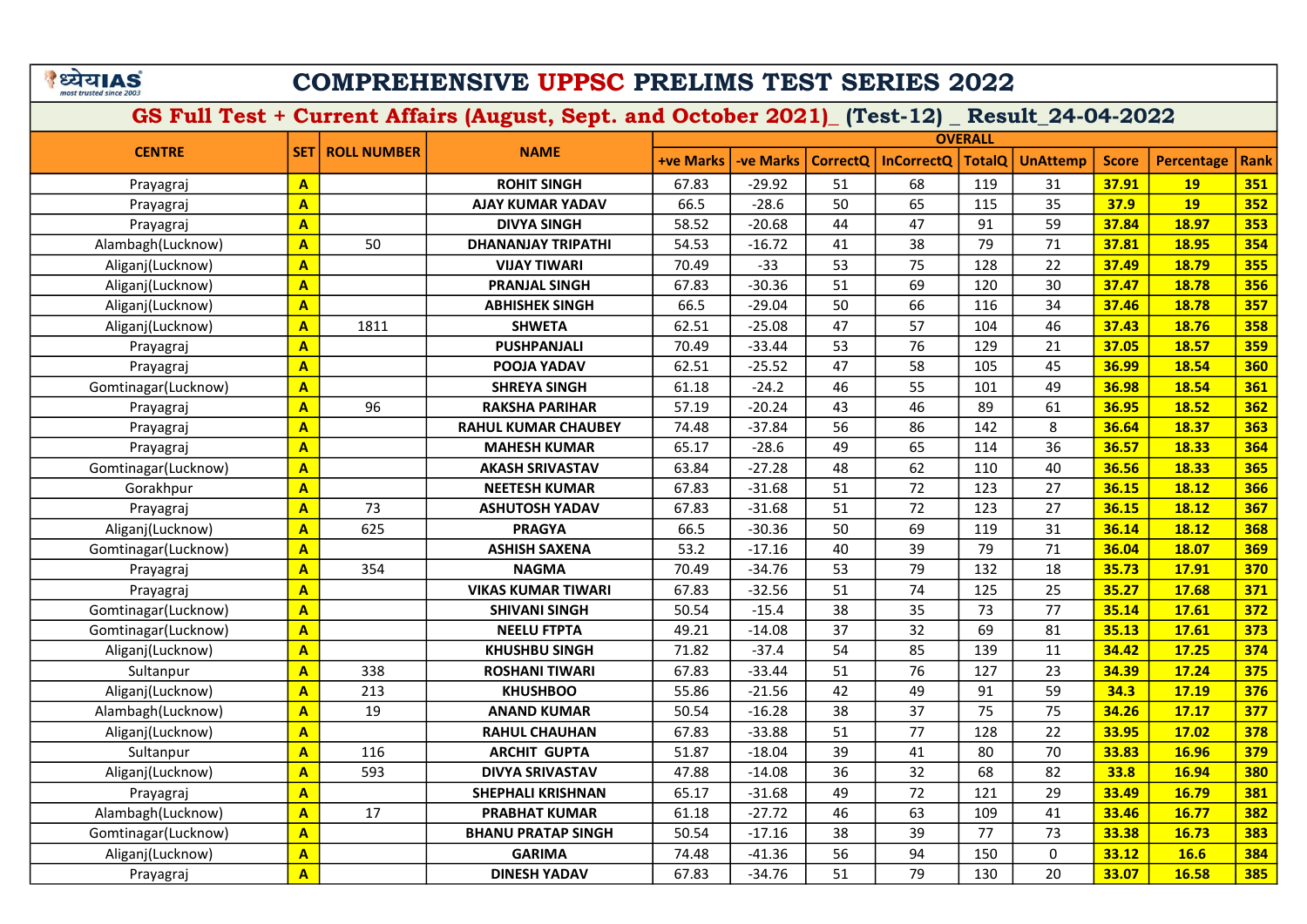# COMPREHENSIVE UPPSC PRELIMS TEST SERIES 2022

|                       |                         |                    |                            |                  |                 |                 |                   | <b>OVERALL</b> |                 |              |             |             |
|-----------------------|-------------------------|--------------------|----------------------------|------------------|-----------------|-----------------|-------------------|----------------|-----------------|--------------|-------------|-------------|
| <b>CENTRE</b>         | <b>SET</b>              | <b>ROLL NUMBER</b> | <b>NAME</b>                | <b>+ve Marks</b> | <b>ve Marks</b> | <b>CorrectQ</b> | <b>InCorrectQ</b> | <b>TotalQ</b>  | <b>UnAttemp</b> | <b>Score</b> | Percentage  | <b>Rank</b> |
| Prayagraj             | $\mathbf{A}$            |                    | <b>SHARAD KUMAR YADAV</b>  | 65.17            | $-32.12$        | 49              | 73                | 122            | 28              | 33.05        | 16.57       | 386         |
| Mukherjeenagar(Delhi) | $\overline{\mathbf{A}}$ |                    | <b>VIKAS MAVI</b>          | 59.85            | $-26.84$        | 45              | 61                | 106            | 44              | 33.01        | 16.55       | 387         |
| Aliganj(Lucknow)      | $\mathbf{A}$            | 110                | <b>SIMRAN MISHRA</b>       | 54.53            | $-21.56$        | 41              | 49                | 90             | 60              | 32.97        | 16.53       | 388         |
| Gomtinagar(Lucknow)   | $\overline{\mathbf{A}}$ |                    | <b>SANDHYA SHARMA</b>      | 63.84            | $-31.24$        | 48              | 71                | 119            | 31              | 32.6         | 16.34       | 389         |
| Prayagraj             | $\overline{\mathbf{A}}$ |                    | <b>MOHD SHARIF</b>         | 61.18            | $-28.6$         | 46              | 65                | 111            | 39              | 32.58        | 16.33       | 390         |
| Prayagraj             | $\overline{\mathsf{A}}$ |                    | YOGENDRA YADAV             | 58.52            | $-25.96$        | 44              | 59                | 103            | 47              | 32.56        | 16.32       | 391         |
| Aliganj(Lucknow)      | $\overline{\mathbf{A}}$ | 229                | <b>LUCKYSINGH</b>          | 55.86            | $-23.32$        | 42              | 53                | 95             | 55              | 32.54        | 16.31       | 392         |
| Prayagraj             | $\overline{\mathbf{A}}$ |                    | <b>ARYAN</b>               | 61.18            | $-29.04$        | 46              | 66                | 112            | 38              | 32.14        | 16.11       | 393         |
| Aliganj(Lucknow)      | $\overline{\mathbf{A}}$ |                    | <b>DEEPANKER SINGH</b>     | 50.54            | $-18.48$        | 38              | 42                | 80             | 70              | 32.06        | 16.07       | 394         |
| Aliganj(Lucknow)      | $\overline{\mathbf{A}}$ |                    | <b>SHIVANSH AWASTHI</b>    | 53.2             | $-21.56$        | 40              | 49                | 89             | 61              | 31.64        | 15.86       | 395         |
| Mukherjeenagar(Delhi) | $\overline{\mathbf{A}}$ |                    | <b>SHARAD KUMAR BHATT</b>  | 53.2             | $-21.56$        | 40              | 49                | 89             | 61              | 31.64        | 15.86       | 396         |
| Aliganj(Lucknow)      | $\overline{\mathbf{A}}$ |                    | <b>ANITA SINGH</b>         | 73.15            | $-41.8$         | 55              | 95                | 150            | $\mathbf{0}$    | 31.35        | 15.71       | 397         |
| Aliganj(Lucknow)      | $\overline{A}$          |                    | <b>SHWETA DOHARE</b>       | 55.86            | $-24.64$        | 42              | 56                | 98             | 52              | 31.22        | 15.65       | 398         |
| Aliganj(Lucknow)      | $\overline{A}$          |                    | <b>RAKESH KUMAR</b>        | 54.53            | $-23.76$        | 41              | 54                | 95             | 55              | 30.77        | 15.42       | 399         |
| Aliganj(Lucknow)      | $\overline{\mathbf{A}}$ |                    | <b>HIMANSHU RANJAN</b>     | 50.54            | $-19.8$         | 38              | 45                | 83             | 67              | 30.74        | 15.41       | 400         |
| Prayagraj             | $\overline{A}$          |                    | <b>ANKIT RAJ</b>           | 63.84            | $-33.88$        | 48              | 77                | 125            | 25              | 29.96        | 15.02       | 401         |
| Aliganj(Lucknow)      | $\overline{\mathbf{A}}$ |                    | <b>VIJAY SINGH</b>         | 62.51            | $-32.56$        | 47              | 74                | 121            | 29              | 29.95        | 15.01       | 402         |
| Prayagraj             | $\overline{\mathbf{A}}$ |                    | <b>HUMA KHAN</b>           | 59.85            | $-29.92$        | 45              | 68                | 113            | 37              | 29.93        | 15          | 403         |
| Gomtinagar(Lucknow)   | $\overline{A}$          |                    | <b>GARIMA MISHRA</b>       | 57.19            | $-27.28$        | 43              | 62                | 105            | 45              | 29.91        | 14.99       | 404         |
| Gomtinagar(Lucknow)   | $\overline{\mathbf{A}}$ |                    | <b>AMRESH KUMAR</b>        | 55.86            | $-25.96$        | 42              | 59                | 101            | 49              | 29.9         | 14.99       | 405         |
| Aliganj(Lucknow)      | A                       |                    | <b>ALOK</b>                | 61.18            | $-31.68$        | 46              | 72                | 118            | 32              | 29.5         | 14.79       | 406         |
| Prayagraj             | $\overline{\mathbf{A}}$ |                    | <b>SWETA</b>               | 54.53            | $-25.08$        | 41              | 57                | 98             | 52              | 29.45        | 14.76       | 407         |
| Aliganj(Lucknow)      | $\overline{\mathbf{A}}$ |                    | <b>PRAGYAKATIYAR</b>       | 53.2             | $-23.76$        | 40              | 54                | 94             | 56              | 29.44        | 14.76       | 408         |
| Varansi               | $\overline{\mathbf{A}}$ | 14                 | <b>RATNA</b>               | 67.83            | $-38.72$        | 51              | 88                | 139            | 11              | 29.11        | 14.59       | 409         |
| Sultanpur             | $\overline{\mathbf{A}}$ | 332                | <b>NISTHA VERMA</b>        | 63.84            | $-34.76$        | 48              | 79                | 127            | 23              | 29.08        | 14.58       | 410         |
| Aliganj(Lucknow)      | $\overline{\mathbf{A}}$ |                    | <b>KAMLESH KUMAR</b>       | 61.18            | $-32.12$        | 46              | 73                | 119            | 31              | 29.06        | 14.57       | 411         |
| Alambagh(Lucknow)     | $\overline{\mathbf{A}}$ | 48                 | <b>ABHISHEK PANDEY</b>     | 45.22            | $-16.28$        | 34              | 37                | 71             | 79              | 28.94        | 14.51       | 412         |
| Alambagh(Lucknow)     | $\overline{\mathsf{A}}$ | 49                 | <b>DIGVIJAY SINGH</b>      | 57.19            | $-28.6$         | 43              | 65                | 108            | 42              | 28.59        | 14.33       | 413         |
| Alambagh(Lucknow)     | $\overline{\mathsf{A}}$ | 18                 | <b>ARUN KUMAR</b>          | 55.86            | $-27.28$        | 42              | 62                | 104            | 46              | 28.58        | 14.33       | 414         |
| Alambagh(Lucknow)     | $\overline{\mathbf{A}}$ | 25                 | <b>ANKITA RAWAT</b>        | 46.55            | $-18.04$        | 35              | 41                | 76             | 74              | 28.51        | 14.29       | 415         |
| Alambagh(Lucknow)     | $\overline{\mathbf{A}}$ | 21                 | <b>RAM SANEHI</b>          | 58.52            | $-30.36$        | 44              | 69                | 113            | 37              | 28.16        | 14.12       | 416         |
| Alambagh(Lucknow)     | $\overline{\mathbf{A}}$ | 10                 | <b>VAISHALI GUPTA</b>      | 57.19            | $-29.04$        | 43              | 66                | 109            | 41              | 28.15        | 14.11       | 417         |
| Mukherjeenagar(Delhi) | $\overline{\mathbf{A}}$ | 2200058            | <b>ABHISHEK YA AV</b>      | 43.89            | $-15.84$        | 33              | 36                | 69             | 81              | 28.05        | 14.06       | 418         |
| Alambagh(Lucknow)     | $\mathbf{A}$            | 46                 | <b>REETA BHARTI</b>        | 59.85            | $-32.12$        | 45              | 73                | 118            | 32              | 27.73        | <b>13.9</b> | 419         |
| Prayagraj             | $\overline{\mathbf{A}}$ | 399                | <b>VINOD KUMAR DWIVEDI</b> | 47.88            | $-20.24$        | 36              | 46                | 82             | 68              | 27.64        | 13.85       | 420         |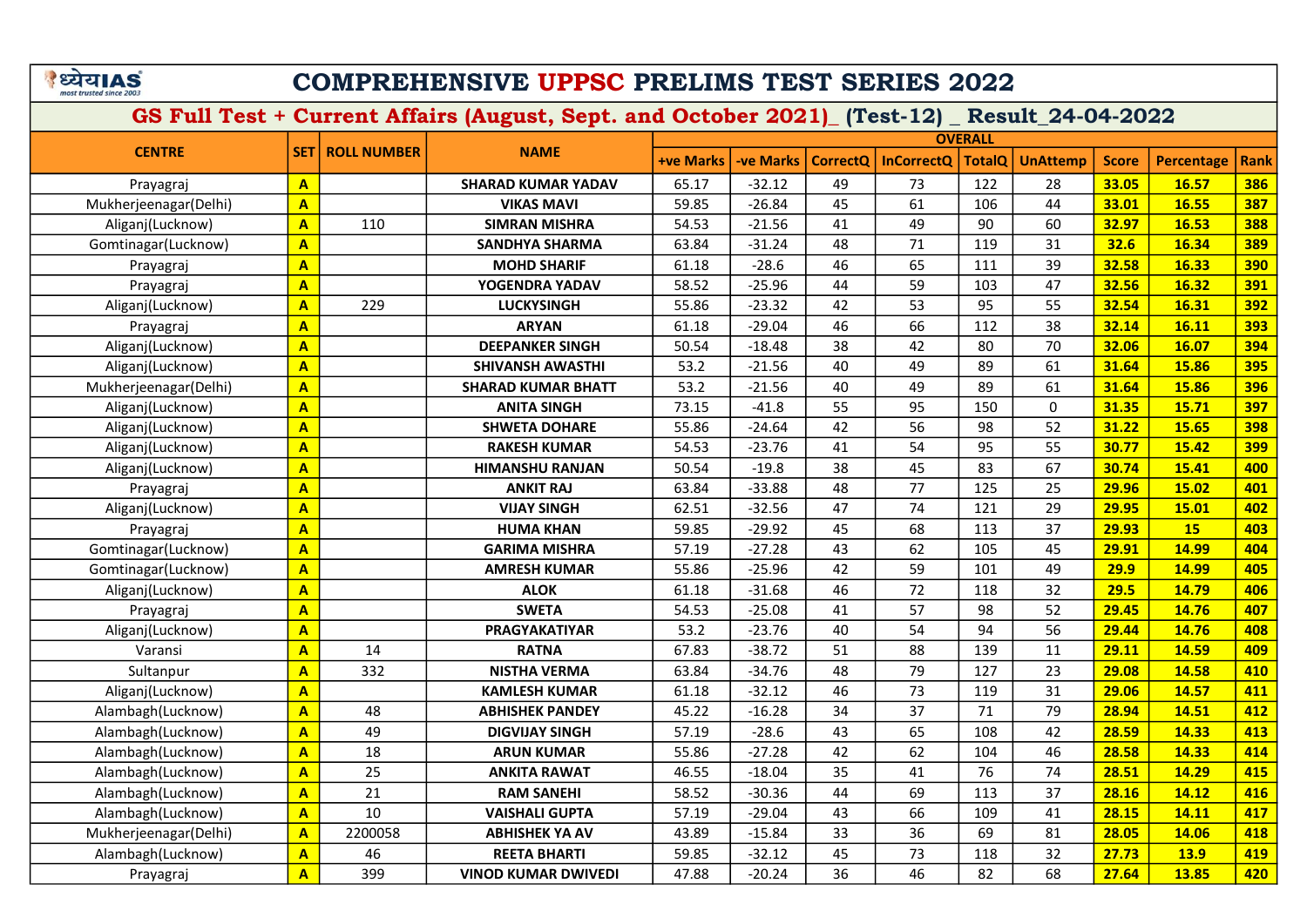# COMPREHENSIVE UPPSC PRELIMS TEST SERIES 2022

| <b>CENTRE</b>         |                         | <b>ROLL NUMBER</b> | <b>NAME</b>                   | <b>OVERALL</b>   |                  |                 |                   |               |                 |              |                   |             |
|-----------------------|-------------------------|--------------------|-------------------------------|------------------|------------------|-----------------|-------------------|---------------|-----------------|--------------|-------------------|-------------|
|                       | <b>SET</b>              |                    |                               | <b>+ve Marks</b> | <b>-ve Marks</b> | <b>CorrectO</b> | <b>InCorrectQ</b> | <b>TotalQ</b> | <b>UnAttemp</b> | <b>Score</b> | <b>Percentage</b> | <b>Rank</b> |
| Aliganj(Lucknow)      | $\mathbf{A}$            |                    | <b>SHRADDHA SINGH</b>         | 61.18            | $-33.88$         | 46              | 77                | 123           | 27              | 27.3         | 13.68             | 421         |
| Varansi               | $\mathbf{A}$            | $\mathbf{1}$       | <b>SATISH KUMAR</b>           | 41.23            | $-14.08$         | 31              | 32                | 63            | 87              | 27.15        | 13.61             | 422         |
| Prayagraj             | $\overline{\mathbf{A}}$ |                    | <b>RAHMAN KHAN</b>            | 55.86            | $-29.04$         | 42              | 66                | 108           | 42              | 26.82        | 13.44             | 423         |
| Aliganj(Lucknow)      | $\overline{\mathbf{A}}$ | 230                | <b>NIVEDITA SHUKLA</b>        | 69.16            | $-43.12$         | 52              | 98                | 150           | $\mathbf 0$     | 26.04        | 13.05             | 424         |
| Gomtinagar(Lucknow)   | $\mathbf{A}$            |                    | <b>AJITA MISHRA</b>           | 62.51            | $-36.52$         | 47              | 83                | 130           | 20              | 25.99        | 13.03             | 425         |
| Prayagraj             | $\mathbf{A}$            |                    | <b>ANKITA SENGAR</b>          | 57.19            | $-31.24$         | 43              | 71                | 114           | 36              | 25.95        | 13.01             | 426         |
| Aliganj(Lucknow)      | $\overline{\mathbf{A}}$ |                    | <b>RANAPRATAP</b>             | 58.52            | $-33$            | 44              | 75                | 119           | 31              | 25.52        | 12.79             | 427         |
| Prayagraj             | $\overline{\mathbf{A}}$ |                    | <b>RAJEEV SHUKLA</b>          | 55.86            | $-30.36$         | 42              | 69                | 111           | 39              | 25.5         | 12.78             | 428         |
| Mukherjeenagar(Delhi) | $\mathbf{A}$            |                    | <b>ARTI DUBEY</b>             | 65.17            | $-40.48$         | 49              | 92                | 141           | 9               | 24.69        | 12.38             | 429         |
| Gomtinagar(Lucknow)   | $\mathbf{A}$            |                    | <b>RAJNIYADAV</b>             | 43.89            | $-19.36$         | 33              | 44                | 77            | 73              | 24.53        | 12.3              | 430         |
| Gomtinagar(Lucknow)   | $\overline{\mathbf{A}}$ |                    | <b>PRBHAKUMARI</b>            | 57.19            | $-33$            | 43              | 75                | 118           | 32              | 24.19        | 12.13             | 431         |
| Prayagraj             | $\overline{\mathbf{A}}$ |                    | <b>PRIYA SINGH</b>            | 51.87            | $-27.72$         | 39              | 63                | 102           | 48              | 24.15        | 12.11             | 432         |
| Laxminagar(Delhi)     | $\overline{\mathbf{A}}$ |                    | <b>SHIVANI JHA</b>            | 45.22            | $-21.56$         | 34              | 49                | 83            | 67              | 23.66        | 11.86             | 433         |
| Prayagraj             | $\overline{\mathbf{A}}$ |                    | <b>NAVEEN</b>                 | 58.52            | $-35.2$          | 44              | 80                | 124           | 26              | 23.32        | 11.69             | 434         |
| Gomtinagar(Lucknow)   | $\overline{\mathbf{A}}$ |                    | <b>RAHUL SINGH</b>            | 55.86            | $-32.56$         | 42              | 74                | 116           | 34              | 23.3         | 11.68             | 435         |
| Mukherjeenagar(Delhi) | $\mathbf{A}$            | 63                 | YASHVARDHAN SINGH             | 38.57            | $-15.4$          | 29              | 35                | 64            | 86              | 23.17        | 11.61             | 436         |
| Prayagraj             | $\mathbf{A}$            |                    | <b>AMIT PANDEY</b>            | 51.87            | $-29.04$         | 39              | 66                | 105           | 45              | 22.83        | 11.44             | 437         |
| Prayagraj             | $\overline{\mathbf{A}}$ |                    | <b>SNEHA SINGH</b>            | 42.56            | $-19.8$          | 32              | 45                | 77            | 73              | 22.76        | 11.41             | 438         |
| Prayagraj             | $\overline{\mathbf{A}}$ | 47                 | <b>AVANTIKA MADDHESHIYA</b>   | 65.17            | $-42.68$         | 49              | 97                | 146           | 4               | 22.49        | 11.27             | 439         |
| Aliganj(Lucknow)      | $\overline{A}$          | 61                 | <b>ANUJ YADAV</b>             | 63.84            | $-41.36$         | 48              | 94                | 142           | 8               | 22.48        | 11.27             | 440         |
| Mukherjeenagar(Delhi) | $\overline{A}$          | 368                | <b>REENA JAISWARA</b>         | 58.52            | $-36.52$         | 44              | 83                | 127           | 23              | 22           | 11.03             | 441         |
| Prayagraj             | $\mathbf{A}$            |                    | <b>PRIYA SWARNKAR</b>         | 47.88            | $-25.96$         | 36              | 59                | 95            | 55              | 21.92        | 10.99             | 442         |
| Aliganj(Lucknow)      | $\mathbf{A}$            | 63                 | <b>RUCHIKA RAI</b>            | 30.59            | $-8.8$           | 23              | 20                | 43            | 107             | 21.79        | 10.92             | 443         |
| Prayagraj             | $\mathbf{A}$            |                    | <b>AKHILESH KUMAR YADAV</b>   | 57.19            | $-35.64$         | 43              | 81                | 124           | 26              | 21.55        | 10.8              | 444         |
| Prayagraj             | $\overline{\mathbf{A}}$ | 392                | <b>YOGESH</b>                 | 54.53            | $-33$            | 41              | 75                | 116           | 34              | 21.53        | 10.79             | 445         |
| Sultanpur             | $\overline{\mathbf{A}}$ |                    | <b>RAM LAGAN GAUTAM</b>       | 51.87            | $-30.36$         | 39              | 69                | 108           | 42              | 21.51        | 10.78             | 446         |
| Prayagraj             | $\mathbf{A}$            |                    | <b>SHIVENDRA SINGH SENGAR</b> | 58.52            | $-37.4$          | 44              | 85                | 129           | 21              | 21.12        | 10.59             | 447         |
| Aliganj(Lucknow)      | $\mathbf{A}$            |                    | <b>SONU YADAV</b>             | 53.2             | $-32.12$         | 40              | 73                | 113           | 37              | 21.08        | 10.57             | 448         |
| Alambagh(Lucknow)     | $\overline{\mathbf{A}}$ | 31                 | <b>SHAILY SINGH</b>           | 51.87            | $-30.8$          | 39              | 70                | 109           | 41              | 21.07        | 10.56             | 449         |
| Prayagraj             | $\overline{\mathbf{A}}$ |                    | <b>CHANDRASEN BIND</b>        | 45.22            | $-24.64$         | 34              | 56                | 90            | 60              | 20.58        | 10.32             | 450         |
| Varansi               | $\overline{\mathbf{A}}$ | 10                 | <b>POOJA PANDEY</b>           | 38.57            | $-18.04$         | 29              | 41                | 70            | 80              | 20.53        | 10.29             | 451         |
| Prayagraj             | $\mathbf{A}$            |                    | <b>ANSHUL</b>                 | 46.55            | $-26.4$          | 35              | 60                | 95            | 55              | 20.15        | 10.1              | 452         |
| Prayagraj             | $\overline{\mathbf{A}}$ |                    | <b>KALPANA</b>                | 42.56            | $-22.44$         | 32              | 51                | 83            | 67              | 20.12        | 10.09             | 453         |
| Aliganj(Lucknow)      | $\overline{\mathbf{A}}$ | 220007             | <b>NIVEDITA SINGH</b>         | 35.91            | $-15.84$         | 27              | 36                | 63            | 87              | 20.07        | 10.06             | 454         |
| Prayagraj             | $\overline{\mathbf{A}}$ |                    | <b>AMRIT SINGH</b>            | 59.85            | $-40.04$         | 45              | 91                | 136           | 14              | 19.81        | 9.93              | 455         |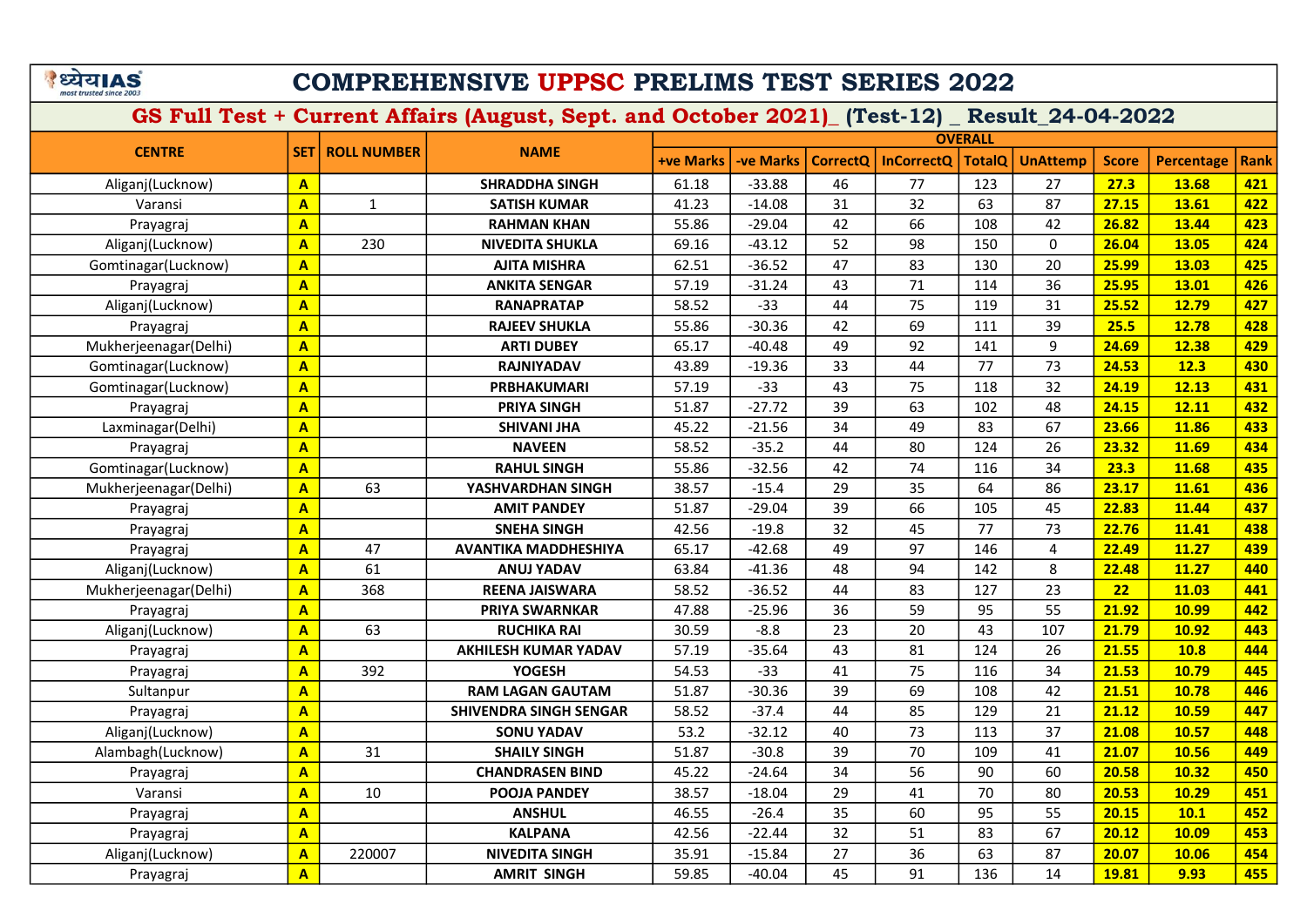# COMPREHENSIVE UPPSC PRELIMS TEST SERIES 2022

| <b>CENTRE</b>         | <b>SET I</b>            | <b>ROLL NUMBER</b> | <b>NAME</b>                | <b>OVERALL</b>   |                  |                 |                   |               |                 |              |            |             |  |
|-----------------------|-------------------------|--------------------|----------------------------|------------------|------------------|-----------------|-------------------|---------------|-----------------|--------------|------------|-------------|--|
|                       |                         |                    |                            | <b>+ve Marks</b> | <b>-ve Marks</b> | <b>CorrectQ</b> | <b>InCorrectQ</b> | <b>TotalQ</b> | <b>UnAttemp</b> | <b>Score</b> | Percentage | <b>Rank</b> |  |
| Prayagraj             | $\mathbf{A}$            | 379                | <b>SUKRITI SRIVASTAVA</b>  | 47.88            | $-28.16$         | 36              | 64                | 100           | 50              | 19.72        | 9.88       | 456         |  |
| Prayagraj             | $\mathbf{A}$            | 381                | <b>RAJFNDRA SINGH</b>      | 59.85            | $-40.48$         | 45              | 92                | 137           | 13              | 19.37        | 9.71       | 457         |  |
| Alambagh(Lucknow)     | $\overline{\mathbf{A}}$ | 6                  | <b>RICHA SINGH</b>         | 57.19            | $-37.84$         | 43              | 86                | 129           | 21              | 19.35        | 9.7        | 458         |  |
| Prayagraj             | $\mathbf{A}$            |                    | SAUMYA JAISWAL             | 57.19            | $-37.84$         | 43              | 86                | 129           | 21              | 19.35        | 9.7        | 459         |  |
| Aliganj(Lucknow)      | $\mathbf{A}$            |                    | <b>ANURAG KASHYAP</b>      | 53.2             | $-33.88$         | 40              | 77                | 117           | 33              | 19.32        | 9.68       | 460         |  |
| Aliganj(Lucknow)      | $\mathbf{A}$            |                    | <b>RAJESH KUMAR SINGH</b>  | 54.53            | $-35.64$         | 41              | 81                | 122           | 28              | 18.89        | 9.47       | 461         |  |
| Aliganj(Lucknow)      | $\overline{\mathbf{A}}$ | 106                | <b>VIJETA SSNGH</b>        | 46.55            | $-27.72$         | 35              | 63                | 98            | 52              | 18.83        | 9.44       | 462         |  |
| Noida                 | $\overline{\mathbf{A}}$ |                    | <b>KANISHK KUMAR SINGH</b> | 43.89            | $-25.08$         | 33              | 57                | 90            | 60              | 18.81        | 9.43       | 463         |  |
| Prayagraj             | $\overline{\mathbf{A}}$ |                    | <b>RAHUL KU AR VIND</b>    | 55.86            | $-37.84$         | 42              | 86                | 128           | 22              | 18.02        | 9.03       | 464         |  |
| Prayagraj             | $\mathbf{A}$            |                    | <b>VARSHA TRIPATHI</b>     | 50.54            | $-32.56$         | 38              | 74                | 112           | 38              | 17.98        | 9.01       | 465         |  |
| Aliganj(Lucknow)      | $\overline{\mathbf{A}}$ | 1422               | <b>SHWETA</b>              | 54.53            | $-36.96$         | 41              | 84                | 125           | 25              | 17.57        | 8.81       | 466         |  |
| Aliganj(Lucknow)      | $\mathbf{A}$            |                    | <b>PRIYA PAL</b>           | 34.58            | $-17.16$         | 26              | 39                | 65            | 85              | 17.42        | 8.73       | 467         |  |
| Alambagh(Lucknow)     | $\overline{A}$          | 32                 | <b>MUKUND MOHAN TIWARI</b> | 33.25            | $-15.84$         | 25              | 36                | 61            | 89              | 17.41        | 8.73       | 468         |  |
| Sultanpur             | $\overline{\mathbf{A}}$ | 295                | <b>JITENDR KUMAR</b>       | 51.87            | $-34.76$         | 39              | 79                | 118           | 32              | 17.11        | 8.58       | 469         |  |
| Aliganj(Lucknow)      | $\overline{\mathbf{A}}$ |                    | SHIPRA SRIVASTAVA          | 37.24            | $-20.24$         | 28              | 46                | 74            | 76              | 17           | 8.52       | 470         |  |
| Prayagraj             | $\overline{\mathbf{A}}$ | 398                | <b>NIDHI MISHRA</b>        | 46.55            | $-29.92$         | 35              | 68                | 103           | 47              | 16.63        | 8.34       | 471         |  |
| Sultanpur             | $\overline{\mathbf{A}}$ | 180                | <b>SHAINI MISRRA</b>       | 42.56            | $-25.96$         | 32              | 59                | 91            | 59              | 16.6         | 8.32       | 472         |  |
| Gorakhpur             | $\overline{A}$          |                    | <b>BRAJENDRA</b>           | 45.22            | $-29.04$         | 34              | 66                | 100           | 50              | 16.18        | 8.11       | 473         |  |
| Aliganj(Lucknow)      | $\mathbf{A}$            | 2200030            | <b>ABHISHEKSINGH</b>       | 61.18            | $-45.32$         | 46              | 103               | 149           | $\mathbf{1}$    | 15.86        | 7.95       | 474         |  |
| Alambagh(Lucknow)     | $\overline{\mathbf{A}}$ | 57                 | <b>ANKIT TIWARI</b>        | 43.89            | $-28.6$          | 33              | 65                | 98            | 52              | 15.29        | 7.66       | 475         |  |
| Aliganj(Lucknow)      | A                       |                    | <b>RADHE KRISHNA</b>       | 21.28            | $-6.6$           | 16              | 15                | 31            | 119             | 14.68        | 7.36       | 476         |  |
| Prayagraj             | $\overline{\mathsf{A}}$ |                    | <b>PRAGYA SHUKLA</b>       | 54.53            | $-40.04$         | 41              | 91                | 132           | 18              | 14.49        | 7.26       | 477         |  |
| Prayagraj             | $\overline{\mathbf{A}}$ |                    | <b>SIKHA GUPTA</b>         | 42.56            | $-28.16$         | 32              | 64                | 96            | 54              | 14.4         | 7.22       | 478         |  |
| Gomtinagar(Lucknow)   | $\overline{\mathbf{A}}$ |                    | <b>KIRAN LATA</b>          | 41.23            | $-26.84$         | 31              | 61                | 92            | 58              | 14.39        | 7.21       | 479         |  |
| Mukherjeenagar(Delhi) | $\overline{A}$          | 394                | <b>VISHAL CHAKRAVARTI</b>  | 57.19            | $-43.56$         | 43              | 99                | 142           | 8               | 13.63        | 6.83       | 480         |  |
| Prayagraj             | $\overline{\mathbf{A}}$ | 37                 | <b>MOHIT</b>               | 55.86            | $-42.24$         | 42              | 96                | 138           | 12              | 13.62        | 6.83       | 481         |  |
| Prayagraj             | $\overline{\mathbf{A}}$ |                    | <b>SATENDRA CHAUHAN</b>    | 30.59            | $-17.16$         | 23              | 39                | 62            | 88              | 13.43        | 6.73       | 482         |  |
| Aliganj(Lucknow)      | $\overline{\mathsf{A}}$ | 608                | <b>DIPU KUMAR</b>          | 46.55            | $-33.44$         | 35              | 76                | 111           | 39              | 13.11        | 6.57       | 483         |  |
| Prayagraj             | $\mathbf{A}$            |                    | <b>KSHAMA AARYA</b>        | 50.54            | $-38.72$         | 38              | 88                | 126           | 24              | 11.82        | 5.92       | 484         |  |
| Prayagraj             | $\overline{\mathbf{A}}$ | 134                | POOJA YADAV                | 49.21            | $-37.84$         | 37              | 86                | 123           | 27              | 11.37        | 5.7        | 485         |  |
| Prayagraj             | $\overline{\mathbf{A}}$ |                    | <b>ASTHA YADAV</b>         | 41.23            | $-30.36$         | 31              | 69                | 100           | 50              | 10.87        | 5.45       | 486         |  |
| Alambagh(Lucknow)     | $\overline{\mathsf{A}}$ | 30                 | <b>ALOK KUMAR KASHYAP</b>  | 55.86            | $-45.32$         | 42              | 103               | 145           | 5               | 10.54        | 5.28       | 487         |  |
| Prayagraj             | $\overline{\mathbf{A}}$ |                    | <b>ADARASH SINGH</b>       | 39.9             | $-29.48$         | 30              | 67                | 97            | 53              | 10.42        | 5.22       | 488         |  |
| Aliganj(Lucknow)      | $\overline{\mathbf{A}}$ | 649                | <b>RITYESH</b>             | 45.22            | $-35.2$          | 34              | 80                | 114           | 36              | 10.02        | 5.02       | 489         |  |
| Aliganj(Lucknow)      | $\overline{\mathsf{A}}$ |                    | <b>KRITIKATTRPATHI</b>     | 51.87            | $-42.68$         | 39              | 97                | 136           | 14              | 9.19         | 4.61       | 490         |  |